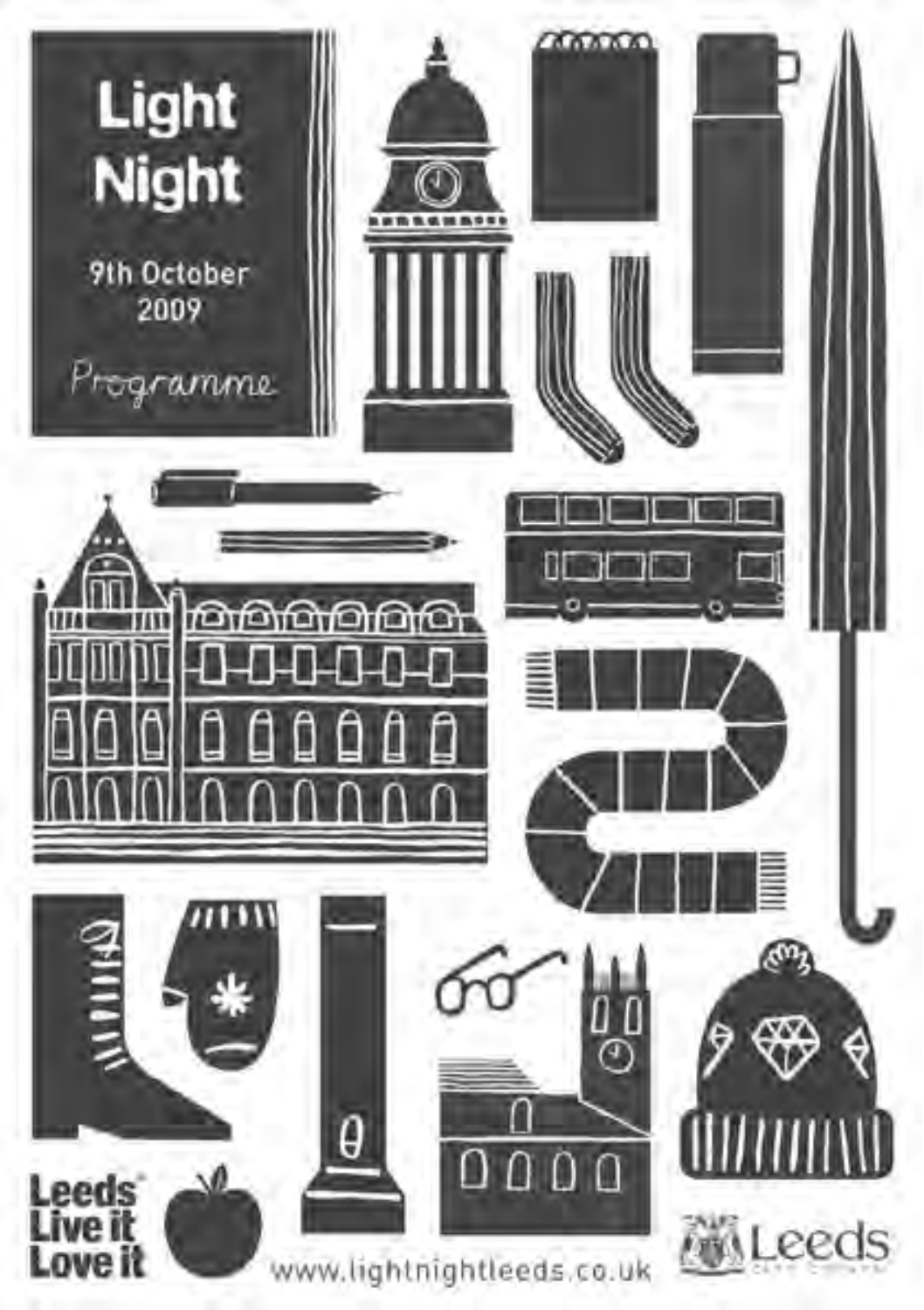On Friday 9th October 2009, 60 venues in Leeds city centre will open late into the night, playing host to 90 events that celebrate the full range of creative activity in this fantastic city. We call this celebration 'Light Night'.

**"A city is more than the sum of its inhabitants. Bring people together and they create a surplus of enjoyment; bring buildings together and collectively they can give visual pleasure which none can give separately." - Gordon Cullen, Townscape.**

When an artist is given free access to a place of worship, they can change it into a web of light. When a photographer is given free access to a bus or a spiral staircase, he can change it into a gallery. When an oral historian is given free access to hundreds of yoghurt pots and loads of string, she can revive the lost art of conversation. A gallery or a library can become a forest. A goods lift becomes an intimate film theatre. A hotel becomes a theatre. Statues all over the city speak. Sign language becomes dance, galleries travel, the private becomes public, the hidden becomes known, the periphery becomes the centre, imaginary and invisible cities are revealed, and all that is solid melts into air.

And when, on Light Night, this collective giving creates 90 events across 60 venues, the audience, YOU, are given free access to a whole city which, for one night at least (and hopefully forever after) you can see differently, you can change.

From five o'clock on Friday 9th October right through until late into the night, museums, universities and colleges, walls, windows, parks, basements, squares, brochures, bars, theatres, temple works and towers, walls, infirmaries, bridges, and bollards become host to film, opera, projection, drama, colouring in, dance, storytelling, music, ballet, marches, processions, travelling galleries, games, ghosts, grim trails, angels, lego® and monsters. And most importantly Leeds plays host to YOU, and to a fantastic FREE Friday night out which we very much hope you'll never forget.

Light Night is coordinated by the Arts and Regeneration Unit of Leeds City Council, with a multitude of lovely partners from across the city. We'd very much like to send our heartfelt thanks to you all, and hope that you really love the night. xx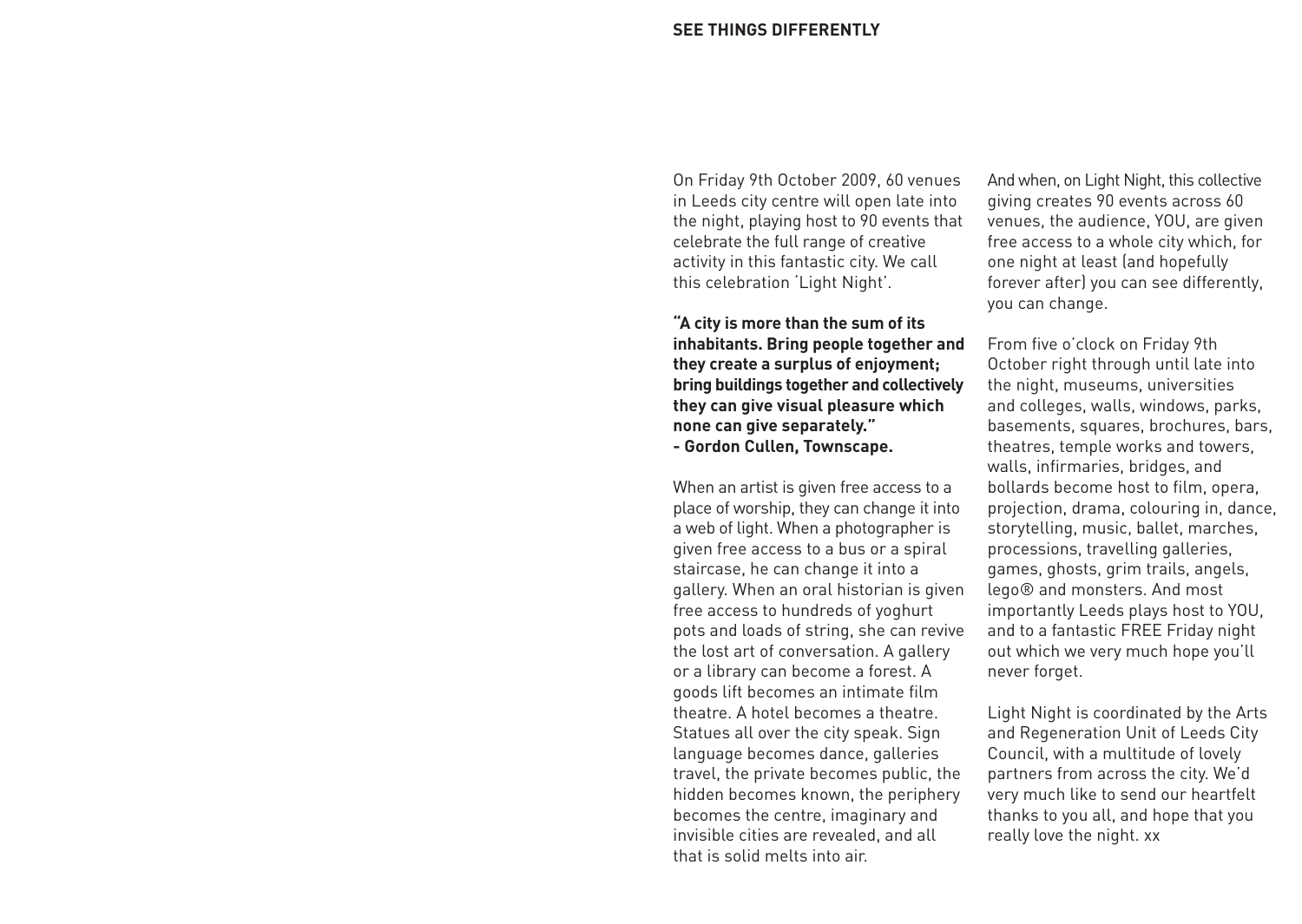– Some Things You Need To Know

Information in the brochure is correct at time of going to print, but details may be subject to change so if there's an event you really want to see, please make sure you check details on the day at **www.lightnightleeds.co.uk** and arrive early to avoid disappointment.

This brochure is available in large print, audio, Braille, and a range of community languages.

Call us for enquiries or to request a copy in a different format on **0113 2478234**.

We do use some odd, confined spaces, and some of them have limited access. If you have any special access requirements, please call us to check accessibility on **0113 2478234**.

Light Night covers the whole of the city and many of the events are outside. Wear sensible shoes and a warm coat. and bring a brollie.

It goes without saying that you might not want to come out on an October night if you're feeling flu-like symptoms. However, if you do, please adhere to the established flu containment measures, covering your nose and mouth when coughing or sneezing and using a tissue where possible; disposing of dirty tissues promptly and carefully (catch it, bin it, kill it); maintaining good basic hygiene. In particular, please stay away from events at Leeds General Infirmary.

Light Night is only one night a year, but all the people involved are working in our city year round. If you miss something, or see something that you like, find their website and find out what they do the rest of the time. Sign up to some forums like Leeds Visual Arts Forum and Cops and Robbers, and you will quickly find that, if you look hard enough, there's something great to see or do every night of the year in Leeds.

Every event is open to all, but we think some are particularly suited to children and young families. We have marked these events as follows:



All of our events are free, but because some of them are in small or confined spaces, booking may be essential. We have marked these events as follows:



Enter at your own risk! Please take care when moving through some of the older, darker buildings in the city.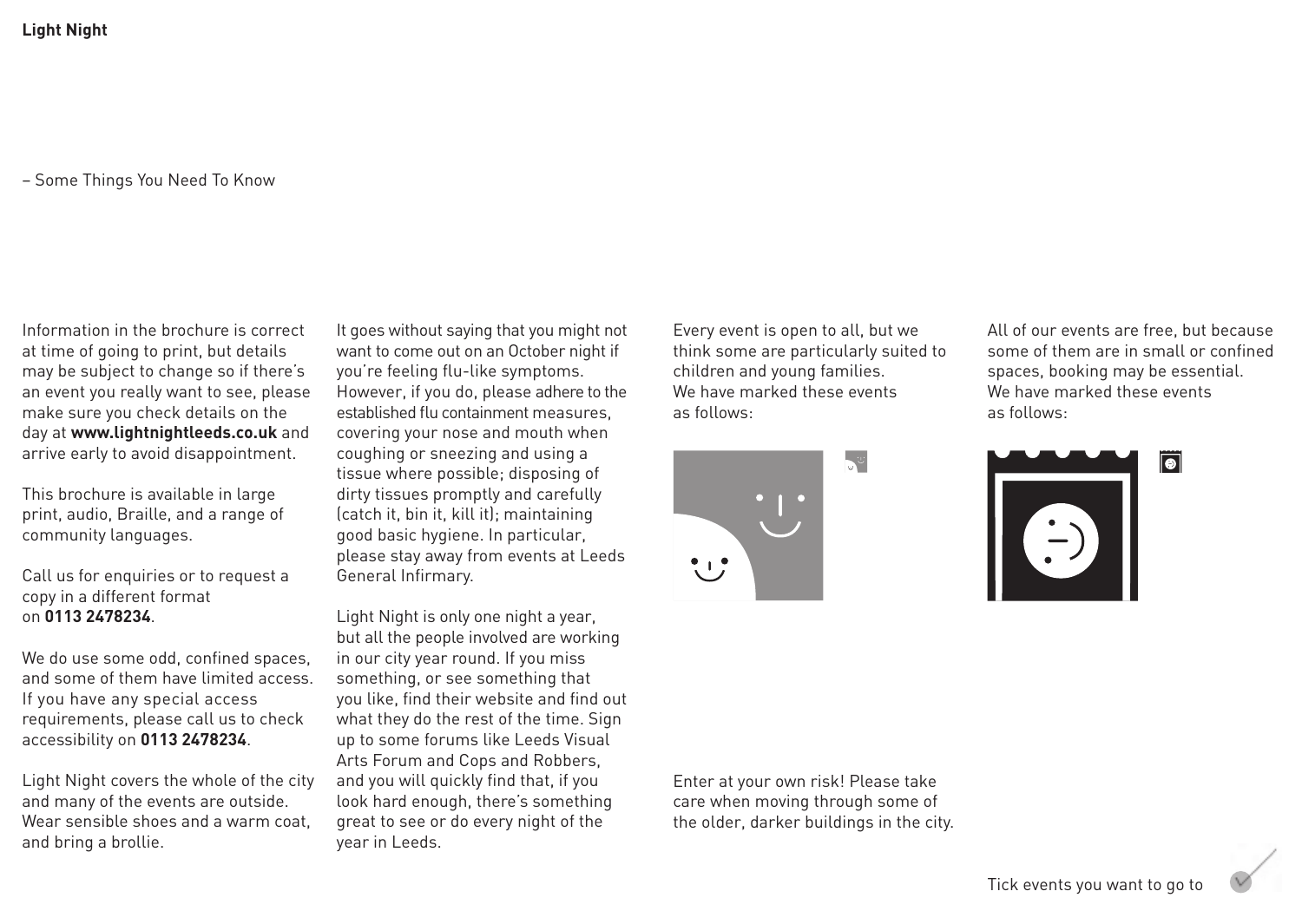# **01 / Olsen Film Night**

### Hyde Park Picture House, LS6 1JD **10.30pm – 00.30am**

Olsen makes itself at home again in the beautiful Hyde Park Picture House with a free late night offering of avant-garde film, plus music, tea and homemade cake. The two hour programme features rarely seen and little known pieces of experimental film history alongside challenging new work.

\_\_\_\_\_\_\_\_\_\_\_\_\_\_\_\_\_\_\_\_\_\_\_\_\_\_\_\_\_\_\_\_\_\_\_\_\_\_\_

# **02 / Light Speaks : The Skeleton Project**

# Woodhouse Moor, Hyde Park, LS6

# **6.30pm – 1am**

The Skeleton Project presents 'Light Speaks'. A stage on Hyde Park hosts short performances throughout the night, commencing at sunset, around 6.20pm. Around the stage there is an interactive display made from touch lights.

\_\_\_\_\_\_\_\_\_\_\_\_\_\_\_\_\_\_\_\_\_\_\_\_\_\_\_\_\_\_\_\_\_\_\_\_\_\_\_

# **03 / Hyde Park Unity Night**

Woodhouse Moor, Hyde Park, LS6

# **5pm – 1am**

Hyde Park Unity Day is joining Light Night this year. They have created a series of installations based around the statues of Queen Victoria and Robert Peel, as well as lighting up the middle of the park and the walk ways in-between.

\_\_\_\_\_\_\_\_\_\_\_\_\_\_\_\_\_\_\_\_\_\_\_\_\_\_\_\_\_\_\_\_\_\_\_\_\_\_\_

# **04 / Exploring Identity**

Leeds Institute of Health Sciences, University of Leeds, Charles Thackrah Building, 101 Clarendon Rd, LS2 9LJ

### **5 – 8pm**

Come visit the 'Shifting Perspectives' exhibition featuring the work of a group of photographers who all have a child, sibling or relative with Down's Syndrome. Their images offer alternative representations of adults and children with Down's Syndrome, and challenge conventional attitudes and prejudices. LIHS is holding a variety of art events over the course of the evening and offering open access to a range of art materials for adults and children to get creative with.

# **ACADEMIC**<br>QUARTER

**05 / Traffic Light : Claire Harbottle** Old Mining Building, University of Leeds, LS2 9JT

**6 – 8pm and 10pm – Midnight**

Light pollution, noise pollution, rush hour and a darkened space. What happens when these elements combine to produce a peacefully magical sound and light show? Come and relax, unwind and play with the traffic.

\_\_\_\_\_\_\_\_\_\_\_\_\_\_\_\_\_\_\_\_\_\_\_\_\_\_\_\_\_\_\_\_\_\_\_\_\_\_\_

# **06 / Flight : Andy Wood** Projection onto the Parkinson

Tower, University of Leeds, LS2 9JT **6.30pm onwards**

### Following the success of last year's spectacular event, artist Andy Wood projects video from dusk till dawn onto the tower of the University of Leeds' Parkinson Building. With its distinctive white clock tower this iconic edifice is one of the city's most recognisable buildings and can be seen for miles.

\_\_\_\_\_\_\_\_\_\_\_\_\_\_\_\_\_\_\_\_\_\_\_\_\_\_\_\_\_\_\_\_\_\_\_\_\_\_\_

# **07 / Ghost Stories : Brotherton Library** Parkinson Building, University of Leeds, LS2 9JT **Performances at 7.15pm,**

### **8.15 and 9.15pm**

In the atmospheric surroundings of the Brotherton Room, experience the spine-tingling thrill of classic, dramatised ghost stories. Between performances, enjoy musical interludes performed by musicians from the Grammar School at Leeds.

**This event requires free tickets for admission as seating is limited. For ticket reservations please contact 0113 3435540. Unallocated tickets may be available at the door.**

# **08 / A Short History of Railways in Yorkshire : Joe Mawson**

Stanley and Audrey Burton Gallery, Parkinson Building, University of Leeds **5 – 10pm**

Research by artist Joe Mawson into the cultural history of railways in Yorkshire informs this new project, commissioned especially for Light Night. Working with model railway hobbyists to deliver this installation, Mawson invites the public to test their imagination and the boundaries of artmaking itself. Family friendly conceptual art. **www.leeds.ac.uk/gallery www.joemawson.co.uk**

\_\_\_\_\_\_\_\_\_\_\_\_\_\_\_\_\_\_\_\_\_\_\_\_\_\_\_\_\_\_\_\_\_\_\_\_\_\_\_

# **09 / Professor Heard's Peerless Victorian Magic Lantern Show**

The Refectory,

University of Leeds, LS2 9JT

# **7.15 - 10.30pm**

An Antidote to Television! Professor Mervyn Heard introduces modern audiences to the weird and wonderful magic lantern entertainments once presented in public halls and private drawing rooms throughout the 19th Century. Adopting various personas, Professor Heard uses amazing hand-painted picture stories, comical scenes of everyday life, moral warnings, and an array of transformation scenes and animated images.

\_\_\_\_\_\_\_\_\_\_\_\_\_\_\_\_\_\_\_\_\_\_\_\_\_\_\_\_\_\_\_\_\_\_\_\_\_\_\_

# **10 / The Fall of Icarus** stage@leeds,

University of Leeds, LS2 9JT

# **7.30 – 8.30pm**

iä

Does a fall actually mark the end? Three young pilots and a mysterious woman experience the fear of flying and falling, through breathtaking choreography, striking visuals and an original, haunting soundtrack. '"In what place shall I seek you, Icarus?" / He called again; and then he saw the wings / of his dear Icarus, floating on the waves' – Ovid

**Free entry but tickets are required. Please email: stage@leeds.ac.uk.Unallocated tickets may be available on the door.**

# **11 / Stairway to Heaven**

Universities Chaplaincy in Leeds, Emmanuel Centre, University of Leeds, LS2 9JT

# **6 – 10.30pm**

A chance to see inside the Emmanuel Centre (that big, beautiful old church just before the Parkinson Building) and to find within it a purpose-built stairway to heaven, where visitors will be greeted by angels descending from, and ascending to, the celestial realms.



# **12 / Lighting Up** Workshop Theatre, University of Leeds, LS2 9JT

**6.30 – 11.00pm**

A unique opportunity to peer into some of the spookier corners of this ex-chapel and old theatre through a continuous, durational performance / tour. Meanwhile, on the hour each hour, there will be short performances in the theatre space selected from astonishing recent work by students and staff.

\_\_\_\_\_\_\_\_\_\_\_\_\_\_\_\_\_\_\_\_\_\_\_\_\_\_\_\_\_\_\_\_\_\_\_\_\_\_\_



# **13 / Recital with Oboe Player Peter Veale**

Clothworkers' Centenary Concert Hall, The School of Music, University of Leeds, LS2 9JT

# **9 – 10pm**

A late night performance of the highest order contemporary oboe virtuosity, including a world premiere of new work by Peter Semper, in one of the finest concert venues in Leeds: The Clothworkers' Hall. Peter's programme will also include works by Vinko Globokar, Violeta Dinescu and Elliot Carter. **This event is free but advance booking is essential, available from www.leeds.ac.uk/music/concerts**

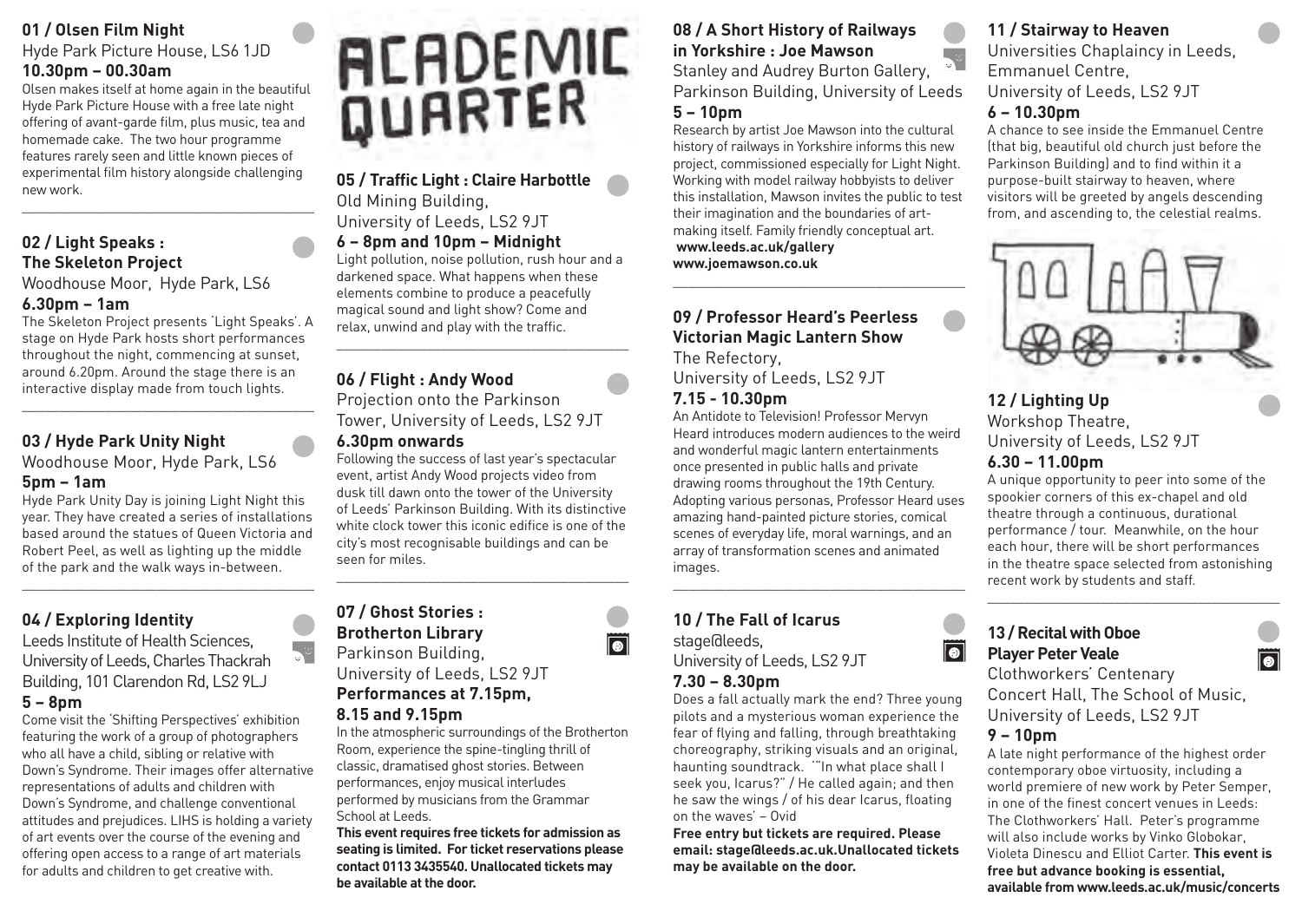# **14 / Feminism is a Dirty Word : Leeds School of Contemporary Art & Graphic Design**

# Broadcasting Place, Leeds Met, LS2 9EN **March starts at Broadcasting Place at 7pm - Projection Viewable All Night.**

"I'm not a feminist, but…" Staff and students of Leeds School of Contemporary Art & Graphic Design lead a torch-lit procession through the city introducing a new generation to the thoughts and issues of the Reclaim the Night marches. Film clips of important moments in Feminist history and thought will be projected onto Leeds Met's Old Broadcasting House.

\_\_\_\_\_\_\_\_\_\_\_\_\_\_\_\_\_\_\_\_\_\_\_\_\_\_\_\_\_\_\_\_\_\_\_\_\_\_\_

### **15 / Leeds Met Music Live** The grass outside the Dry Dock, LS2 9JT **6 – 11pm**

One of the nights lounder events will be brought to you by the Music Performance students at Leeds Met's Innovation North Faculty. Following last year's successful impromptu busking outside the University buildings this year the students are turning up the volume. They have teamed up with The Dry Dock to put on a mini one day outdoor music festival which will see the students performing alongside rising stars from the Leeds music scene. Acts to be announced at a later date.



# **16 / My Galaxy : Ben Byford** Old Broadcasting House, Leeds Met and NTI, LS2 9EN

### **8pm – Midnight**

An interactive installation that allows its audience to create their own new worlds / networks and explore notions of connectivity, randomness, godliness, and technology in the information race.

# **17 / Electric Pets : Chris Martin and Louise Atkinson** Old Broadcasting House, Leeds Met and NTI, LS2 9EN

# **8pm - Midnight**

The combination of textiles and sonic art has given birth to some bizarre children. Using their special powers, creatures knitted from wire intercept unheard signals from the atmosphere and translate them into sound. You get the chance to play with these newfound electric



### **18 / Averting CO2de Red** Old Broadcasting House, Leeds Met and NTI, LS2 9EN **8pm - Midnight**

Artists and community groups have come together to produce a series of short films and animations that will get the old brain matter thinking about your environment, climate change and what we need and can do now in our everyday lives that will have a positive impact on climate change.

\_\_\_\_\_\_\_\_\_\_\_\_\_\_\_\_\_\_\_\_\_\_\_\_\_\_\_\_\_\_\_\_\_\_\_\_\_\_\_

# **19 / Our City Our Music** Leeds Met and NTI,



 $\overline{\bullet}$ 

The Our City, Our Music tour is a location-based album using GPS technology showcasing sounds and stories from Leeds' emerging musicians and filmmakers. Hear and see the music videos in the locations they were originally shot. Navigate the city with open ears.

**For more information or to sign up for a tour in advance e-mail: info@ourcityourmusic.com**

# **20 / Into the Woods**

Leeds Met Gallery, LS1 3HE **6pm - Midnight**

Building on the success and requests for a repeat of the massive Lego®ville Leeds Met Gallery are bringing back the Lego®! Last year we imagined the city, this year we ask you to imagine its inhabitants. Simon and Tom Bloor's exhibition As Long As It Lasts fills the Gallery with trees. We now ask you to populate this 'forest' with creatures of all shapes and sizes. Who would you like to see living among the trees in our inner-city forest? **www.leedsmet.ac.uk/arts**

\_\_\_\_\_\_\_\_\_\_\_\_\_\_\_\_\_\_\_\_\_\_\_\_\_\_\_\_\_\_\_\_\_\_\_\_\_\_\_

# **21 / Sound City Leeds!**

Leeds Met's Innovation North Faculty. Glass Bridge to the H building, Leeds Met Civic Quarter.

### **6 - 9pm**

Leeds is a sound city…. and the proof is in the listening… This installation will allow you to listen and experience parts of the city you have never heard before and in ways you could never imagine. Experience parts of the city both familiar and unfamiliar at morning, daytime, and at night. The sounds of the city have been collected by BA (Hons) Music Performance students from Leeds Met.



# **22 / 60 Perfect Circles For A Brick Wall (Part 2)**

Projection onto the Leslie Silver Building, Leeds Met, Woodhouse Lane, LS1 3HE

# **6.30pm onwards**

Building on the success of the 2008 projections, the Leeds School of Contemporary Art & Graphic Design students create a series of 60-second films all based around the eye as a theme. Human, animal and artificial eyes will flicker, blink and roll within the round frame on the brick wall.



**23 / Surface Tension : Scott Cunningham** Projection onto The Rose Bowl, Leeds Met, LS1 3HE

# **6.30pm - Midnight**

Scott Cunningham, a Level 3 BA (Hons) Contemporary Art Practices student at Leeds Metropolitan University, has been building his own kaleidoscopes, projecting onto mirror balls and creating a new piece of abstract film based on an image of a human face, which is projected onto the triangular glass of Leeds Met's Rose Bowl.

\_\_\_\_\_\_\_\_\_\_\_\_\_\_\_\_\_\_\_\_\_\_\_\_\_\_\_\_\_\_\_\_\_\_\_\_\_\_\_

# **24 / Rayon Rose**

Car Park between Leeds Met Rose Bowl and the Civic Hall **6 - 10pm**

Rayon Rose is a fabulous vintage tea party experience, which looks and tastes wonderful and is guaranteed to send people drifting back into more nostalgic times. With fifties inspired decor, costumed waiting staff, scrumptious, individually crafted fairy cakes, all washed down with a lovely pot of tea.

\_\_\_\_\_\_\_\_\_\_\_\_\_\_\_\_\_\_\_\_\_\_\_\_\_\_\_\_\_\_\_\_\_\_\_\_\_\_\_

# **25 / Navigator : Leeds Met BA (Hons) Art, Event, Performance Students**

Queen Square, off Woodhouse Lane, LS2 **6 – 11pm**

A journey of light; navigate the magical Queen Square Gardens with the help of pathfinders and beacons and you shall discover dark corners, strange people, and stories of travel. 'Navigator' draws upon the stars, torches, landing lights and bioluminescence: the lights that guide us, and create our sense of place.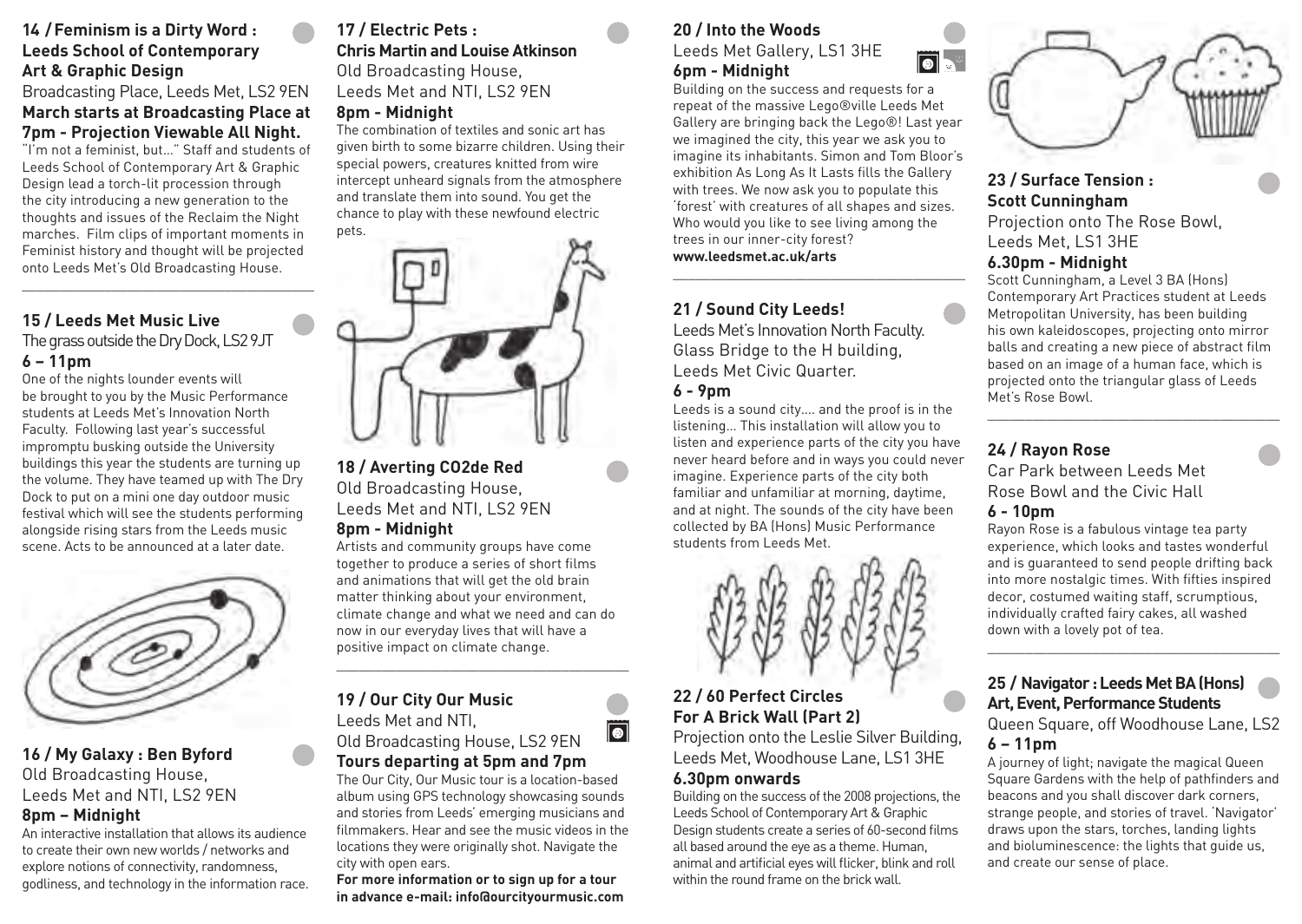# **26 / Subway Time Machine : Phil Slocombe**

Disused underpass entrance on the north-east corner of Woodhouse Lane and Cookridge Street.

# **6.30pm - Midnight**

Looped video piece. Muted colour scenes of filthy, graffitied pathways and dark dangerous routes no longer accessible to the public. The film is projected on the wall of a blocked off entrance. Shot in 1998 on 8mm VHS, the video footage is grainy and dated.



# **27 / Motion Disabled : Simon Mckeown**

Projection onto Leeds City College, Technology Campus, LS2 8BL **6.30pm – Midnight**

Motion Disabled is a digital exploration of the biological pathologies of people who are physically different. The work uses motion capture and 3D animation to create a kinetic connection with the human form: beautiful, everyday, virtual movements highlighting all the intricacies and uniqueness of each person's physicality. The artist asks 'is the future of disability virtual?'.

\_\_\_\_\_\_\_\_\_\_\_\_\_\_\_\_\_\_\_\_\_\_\_\_\_\_\_\_\_\_\_\_\_\_\_\_\_\_\_

# **28 / New Sound Debut**

Café Area, Leeds City College, Technology Campus, LS2 8BL **6.30 – 8pm**

Talented new musicians showcase their cutting edge original music at the newly refurbished café at Leeds City College, Technology Campus. Having worked alongside music professionals from Cloth Cat Studios, Hunslet Club, Lifeforce Productions and Old Chapel Studios, they've put together this inspiring live performance exclusively for Light Night.

# **29 / AV&ART : Lumen**

# Projection onto Civic Hall, Millennium Square, LS2 3AD

### **6.30pm – late**

Media arts organisation LUMEN have curated a programme of short art-film visuals from across the UK and beyond: an exciting array of experimental contemporary media, animation and film from emerging artists. Lumen supports artists who work with media and technology through an artistic programme, digital learning workshops and an extensive audio-visual equipment resource. This project is supported by Leeds Met

\_\_\_\_\_\_\_\_\_\_\_\_\_\_\_\_\_\_\_\_\_\_\_\_\_\_\_\_\_\_\_\_\_\_\_\_\_\_\_

# **30 / Doorway : The Carriagework's Theatre Academy and Theatre Company Blah Blah Blah** Millennium Square, LS2 3AD.

### **7 - 8.30pm**

Young people from the newly-formed Theatre Academy present 'Doorway', an interactive, devised performance which opens the door to hidden and imagined Leeds.



# **31 / You dancing? We're asking: Northern Ballet Theatre and Phoenix Dance Theatre**

### Tent on Millennium Square, LS2 3AD **6.30 – 10.30pm**

Think you've got the moves? Could you hack it with the professionals? Challenge your friends to a dance-off and try our step-by-step dance video based on NBT's Romeo and Juliet and Phoenix's brand new Fast Lane.



# **32 / The Travelling Gallery : Woolgather**

### Millennium Square, LS2 3AD **Starts at 5.30pm**

A collective performance by artist group Woolgather, where art is taken out of the white walled gallery space and onto the streets. Woolgather presents work in a changing environment face to face with the viewer. Follow the white plinths' paths on their nomadic journey as they converge and disperse around the city seeking out their audience. \_\_\_\_\_\_\_\_\_\_\_\_\_\_\_\_\_\_\_\_\_\_\_\_\_\_\_\_\_\_\_\_\_\_\_\_\_\_\_

# **33 / The Lost Art of Conversation : Alison Hargreaves and Becky Stone** Millennium Square, LS2 3AD

### **5pm – Midnight**

Connect with strangers, connect with friends, connect with your city. 'The Lost Art of Conversation' is a network of specially created telephone lines made from yoghurt pots and string that will appear across the city centre and help to get Leeds talking. Who will be on the other end?

\_\_\_\_\_\_\_\_\_\_\_\_\_\_\_\_\_\_\_\_\_\_\_\_\_\_\_\_\_\_\_\_\_\_\_\_\_\_\_

### **34 / Hexjibber Interactive Animation** Ha! Ha! Bar,

Millennium Square, LS2 3AD **6 - 11pm**

### Hexjibber returns for Light Night 2009, with an interactive animation in Millennium Square's Ha! Ha! Bar. Members of the public will have the opportunity to contribute images for an interactive animation, using an infra red spray can to draw them. The resulting animation will be screened during the event, on the BBC Big Screen, directly above the venue.

# **35 / Digital Dream Trail : Tom Cookson**

From Millennium Square to Aire St Workshops

# **6 - 9.30pm**

Follow a trail of dream catchers, on a journey from Millennium Square to The Culture Company's office in Aire St Workshops. On your arrival you will be welcomed with a ceremonial drink before entering the installation to experience dreams and memories as you delve into your subconscious and discover enlightenment.

\_\_\_\_\_\_\_\_\_\_\_\_\_\_\_\_\_\_\_\_\_\_\_\_\_\_\_\_\_\_\_\_\_\_\_\_\_\_\_

# **36 / People's Light Night : Northern Film School**

Northern Film School BBC Screen Millennium Square, LS2 3AD

# **10 – 10.30pm**

Make your own film of Light Night! The staff and students of Leeds Met's Northern Film School invite you to bring your own footage of the night to their editing suite at the film school in the Electric Press building, from which they will make a film to be shown on the BBC Big Screen at 10pm.



# **37 / Will I? Was I? I am : A film by Lee Dobson**

Shown on the BBC Big Screen, Millennium Square, LS2 3AD.

# **7pm and 8pm**

'Will I? Was I? I am', explores the multiplicitous identities we create. Each decision we make, each experience we have, has the ability to change who we are or who we are to become. Who are you at this moment? Who will you become once you have watched this?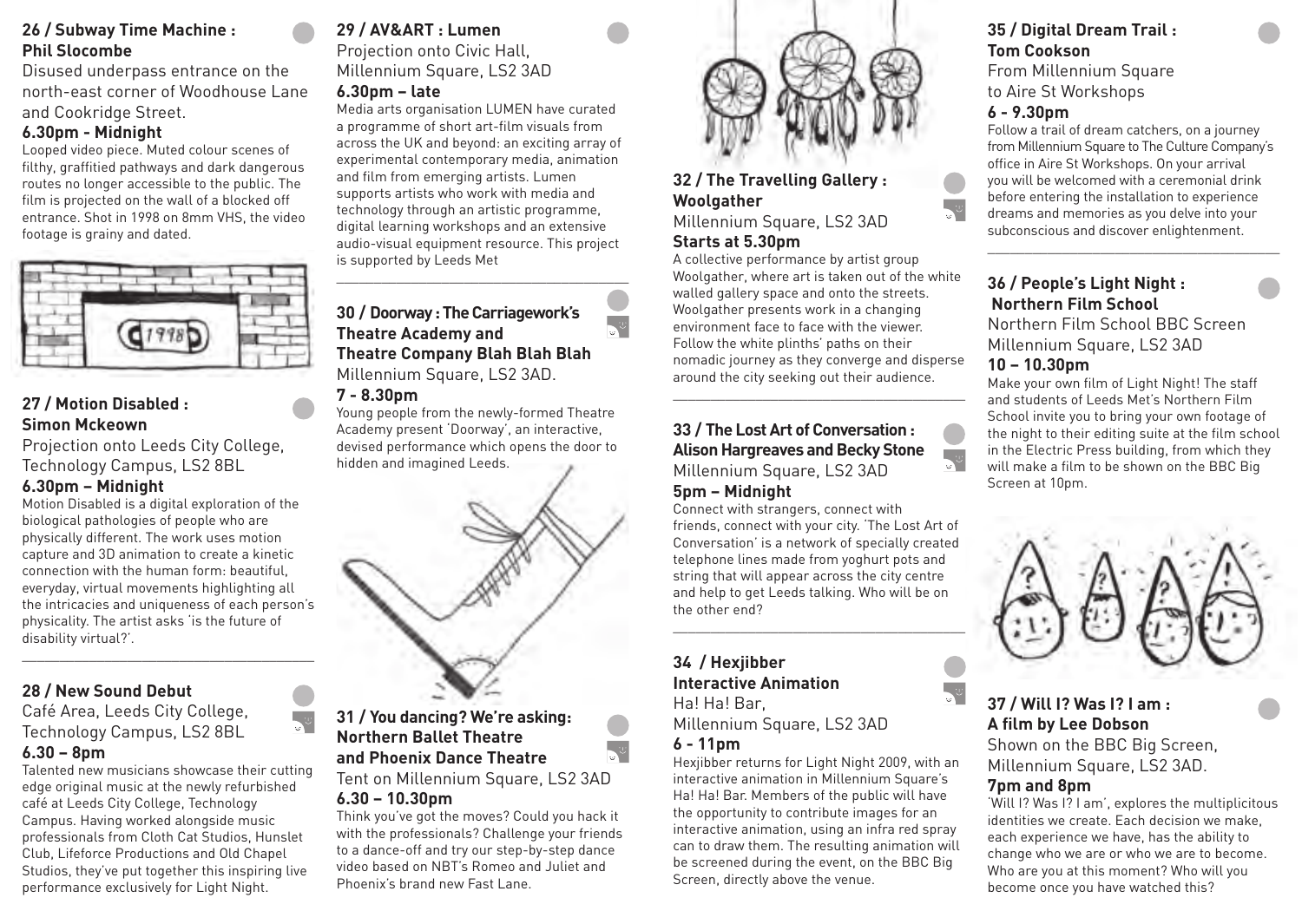## **38 / A Space for our Values : The Yorkshire On-land Boating Club** Leeds City Museum Arena, Millennium Square, LS2 8BH

# **5 - 9pm**

Hear the story of how six people in yellow macs undertook the gruelling task of pushing their 'On-land Boat' 105 miles around Yorkshire, an epic journey to and from Leeds. Find out how they invited people to think about their values and write them on their boat. See the boat, and find out who they met along the way.



### **39 / Leeds Routes : People** City Museum, LS2 3AD The final part of a touring performance by West Yorkshire Playhouse **7.45 – 7.55pm**

For full details about Leeds Routes see 101 in this brochure. Join Leeds Routes for one or two performances, or follow the whole show. 6.15pm Power at the West Yorkshire Playhouse (101 in this brochure) 6.45pm Commerce at the Victoria Quarter (90) 7.15pm Spirit at Holy Trinity Church (97)

\_\_\_\_\_\_\_\_\_\_\_\_\_\_\_\_\_\_\_\_\_\_\_\_\_\_\_\_\_\_\_\_\_\_\_\_\_\_\_

# **40 / Projecting into the Future - ADA inc**

Seminars on the future of disabled artists involvement in the visual arts sector in Yorkshire, Carriageworks, LS2 3AS

### **2 - 5pm**

The representation of disabled people often courts controversy. Projecting into the Future will use Motion Disabled (by disabled artist Simon McKeown) as a case study to provoke debate. In the morning, there will be an additional event for disabled artists to share perspectives (10.30 - 12.30pm).

# **41 / Implicate Order : Joe Gilmore and Paul Emery** Upstairs@carriageworks, Millennium Square, LS2 3AD

# **5pm – 1am**

 $\overline{\mathbb{R}^2}$ 

 $\overline{\mathbf{e}}^{\mathbf{u}}$ 

A system is created which presents and examines the interference properties of waveforms. The sonic and visual properties of this installation chart an undivided flowing movement without borders, which permits a glance at the system's consistent yet hidden underlying structure.

# **42 / LIMA @ The Carriageworks Leeds Improvised Music Association**

\_\_\_\_\_\_\_\_\_\_\_\_\_\_\_\_\_\_\_\_\_\_\_\_\_\_\_\_\_\_\_\_\_\_\_\_\_\_\_

Main Auditorium, Carriageworks, Millennium Square, LS2 3AD **8pm-Midnight**

Leeds Improvised Music Association brings the freshest creative musicians in Leeds together for a night of immediately new music; a programme of performers by turn visceral and reflective, culminating in a large ensemble piece at 11pm, in which YOU could be the conductor!



# **43 / LIFT : McM Productions**

Carriageworks / Electric Press Goods Lift, Great George Street, LS2 3AD

### **6.30pm - Midnight**

Hatti McKenzie and Eva Mileusnic of McM Productions present Leeds Intimate Film Theatre: a surreal, uplifting, cinematic event integrating art installation, performance and public participation. For one night only, they transform a service/goods lift, located in The Electric Press building into a tiny, retro picture house installation screening an entertaining programme of 90 second films selected for the audience's edification, delight and amusement.

# **44 / Interrogating the City Art and Design Interdisciplinary Students from Leeds College of Art**

Window of Opportunity Gallery, Nation of Shopkeepers, LS2 3AG

### **5pm – 1am**

Students of Leeds College of Art's Interdisciplinary BA Course will spend the two weeks before Light Night interrogating / exploring their new home of Leeds, and making video work in response to the city. The Window of Opportunity Gallery is a 24-hour access, street facing gallery which is part of Nation of Shopkeepers, Leeds' newest music venue.



# **45 / Swarthmore Shines**

Swarthmore Adult Education Centre and Woodhouse Square, LS3 1AD

# **6.30 – 8.30pm**

To celebrate the 100th anniversary of Swarthmore, get involved in early evening activities that everyone can enjoy, including an enchanting candle-lit procession around Little Woodhouse Square, drumming sessions and circus skills to try out yourself, and sky lanterns being released into the dark sky. See a series of sculptures by learners celebrating the work of the Swarthmore Centre fill the park.

\_\_\_\_\_\_\_\_\_\_\_\_\_\_\_\_\_\_\_\_\_\_\_\_\_\_\_\_\_\_\_\_\_\_\_\_\_\_\_

# **46 / Bridge Project #1 : Katrien van Liefferinge**

Swarthmore Adult Education Centre, LS3 1AD

# **6.30pm – 1am**

 $\overline{\bullet}$ 

…On the gable end of the Swarthmore Adult Education Centre, 200 'blue bunnies' leap and bound… Hop over the footbridge at the end of Great George Street to observe this 'one night only' moving image phenomenon created by artist in residence Katrien Van Liefferinge for Little Woodhouse Community Association (LWCA).

# **47 / Gleichzeitig ("simultaneousness") 3 Kathinka Walter, Vanessa Grasse, Sohail Khan, Chemaine Cooke, Yvonna Magda, Maria Dores.**

Leeds General Infirmary, Great George St Entrance and Foyer, LS1 3EX.

# **5 - 9pm**

In the entrance to George Gilbert Scott and Florence Nightingale's mock gothic General Infirmary, experience time, timelessness, waiting for an operation, waiting to be discharged. Lose minutes and find moments during this four hour performance installation in which seemingly simple artistic tasks combine, repeat and evolve, creating curiously involving situations. **Please don't come along to the LGI if you are feeling flu-like symptoms!**

\_\_\_\_\_\_\_\_\_\_\_\_\_\_\_\_\_\_\_\_\_\_\_\_\_\_\_\_\_\_\_\_\_\_\_\_\_\_\_

# **48 / (in)exhale - Rus Pearson and Richard Ormrod**

Chapel on the First Floor of Leeds General Infirmary, LS1 3EX

### **7 - 8pm**

Based upon Pulitzer prize winning book "The Denial of Death" by Ernest Becker, Pearson and Ormrod explore the duality between the physical and symbolic worlds of human meaning through structured improvisations focusing on the breath. **Please don't come along to the LGI if you are feeling flu-like symptoms!**



# **49 / Sound Web! : Pyramid of Arts** Leeds Methodist Mission, Oxford Place, LS1 3AX  **6.30 - 10.30pm**

Travel through a virtual sound web. Follow the threads to explore the sounds assembled for your delight by the ever resourceful Pyramid of Arts Youth group, creators of last year's Light Maze and the youngest members of this exciting inclusive arts community in Leeds.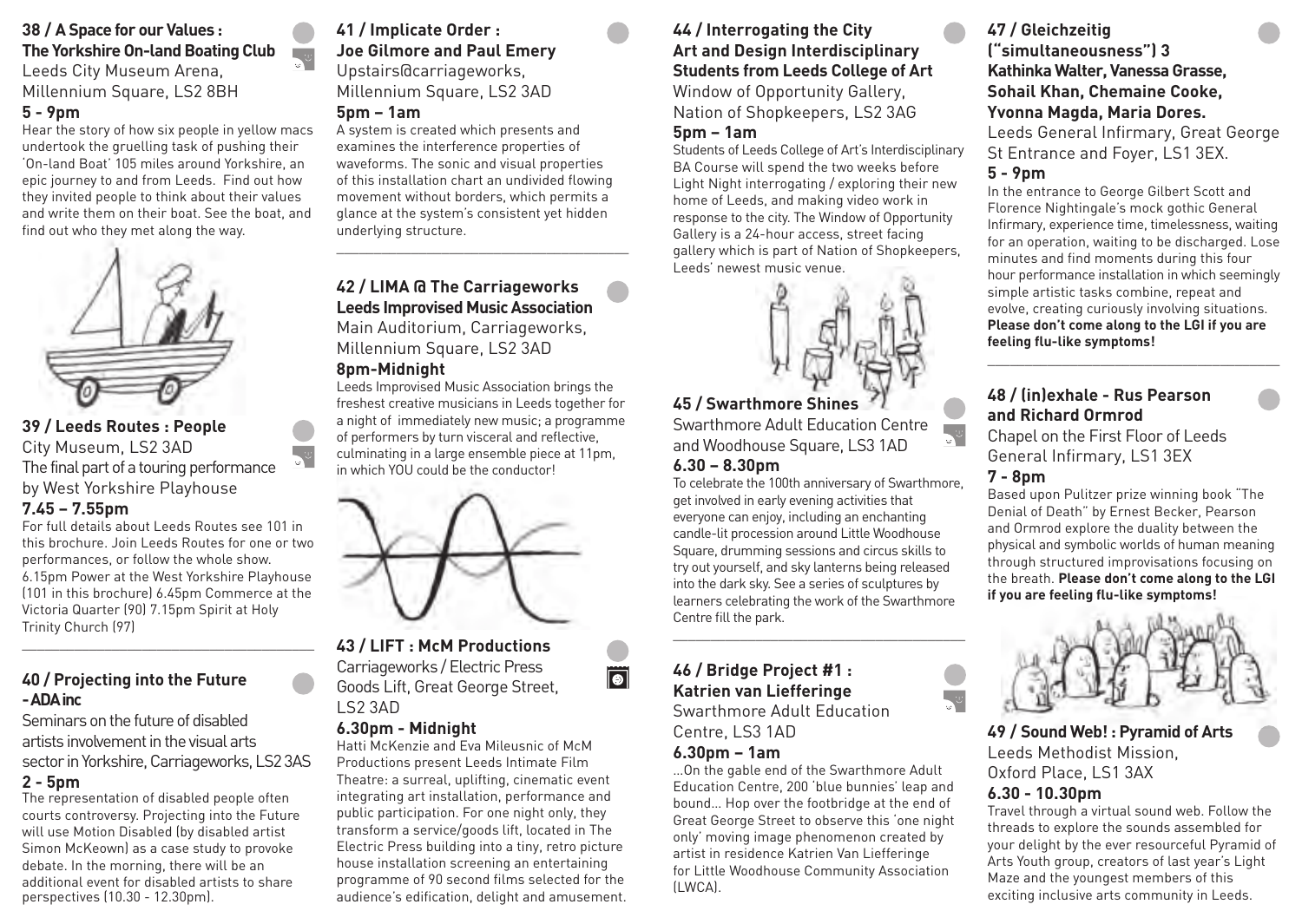# **50 / Raconnaissance**

Café in Leeds Methodist Mission, Oxford Place, LS1 3AX

# **6.30 - 10.30pm**

Racconnaissance is a live storytelling event in which writers, performers and people from all walks of life take to the stage and share their stories. It's nothing too artsy or highbrow; it's simply people telling tales. Stories that are funny, stories that are sad, stories that are ridiculous, enlightening, uplifting, honest, hopeful or anything else in between.

\_\_\_\_\_\_\_\_\_\_\_\_\_\_\_\_\_\_\_\_\_\_\_\_\_\_\_\_\_\_\_\_\_\_\_\_\_\_\_

# **51 / A Brief History of Leeds According to : With Your Left Hand**

Start points for the tours are either at Town Hall Prison Cells or Leeds Museum

**6 – 9.30pm (at both venues) 9.30 – 12.30am** 

# **just from Town Hall Prison Cells (approx times every 45mins before 9.30pm, every 30 mins after 9.30pm)**

The people of With Your left Hand are fascinated by the famous historical figures that resided in Leeds many years ago and they have managed to piece together a map to take you on an alternative tour of the city taking in points of interest which you may have never noticed before.

 $MAGIC!$ 

# **52 / EVERYTHING MAY GO : NEW CURIOSITY SHOP**

# The Town Hall, The Headrow, LS1 3AD **Games 7 – 9.30pm Auction 10pm (30 Mins Approx)**

NEW CURIOSITY SHOP are to auction off all their odds and ends in artistic achievement with no reserve on Light Night. Bidders will also be dared to pitch their wits against pocket money games that radiate all the fun of the fair/unfair. Get it now, it's hot! **www.newcuriosityshop09.blogspot.com** 

# **53 / Leeds Through a Glass Darkly : Martin Grund** Basement of The Town Hall, LS1 3AD **5pm – 1am**

The city seems familiar to you, but you only see the surface. There is another world behind this thin veneer that is constantly shifting and rearranging. You pass by every day and barely notice. Buildings crumble and corrode. Nature reclaims what is rightfully hers. From this senescence comes beauty, shape, form, texture. Patterns emerge. Light. Darkness.



# **54 / Forgotten Memories : Liam O'Dowd**

Bridewell Corridor, The Town Hall, LS1 3AD **5pm – 1am**

Shining a light on the discarded past, 'Forgotten Memories' features a multitude of discarded slides collected from jumble sales, car boots and dustbins, and projects them onto the walls of the Bridewell Prison corridors. Immerse yourself deep in the recesses of forgotten lives, forgotten faces, forgotten times.

\_\_\_\_\_\_\_\_\_\_\_\_\_\_\_\_\_\_\_\_\_\_\_\_\_\_\_\_\_\_\_\_\_\_\_\_\_\_\_

# **55 / Ruby's Last Confession : Chloe Bezer**

Victoria Hall, The Town Hall, LS1 3AD **5pm – 1am** 

# **(check website for times of each show)**

Held under house arrest at her family home, Ruby contemplates escape. Dawn approaches and the heavy hand of the executioner grows restless. Heritage and history made her, but is there time for one last magic trick before the sun rises…? Join Ruby for an evening of kleinkunst cabaret, story-telling and song in the beautiful Victoria Hall.

# **56 / Night Time in the City : David Broad**

Spiral Staircase up to the Town Hall Clock Tower, LS1 3AD

# **5pm – 1am**

As you ascend the spiral staircase of the Town Hall clocktower, discover a collection of photographs, which show Leeds in a new light. Influenced by the work of Victorian artist John Atkinson Grimshaw (1836 – 93), who painted nightscapes of Park Row and Boar Lane as well as the back streets of Headingley where he lived, this exhibition showcases scenes illuminated by street lamp, moon and headlight. Bookings to get into the tower will be taken in the vestibule.

\_\_\_\_\_\_\_\_\_\_\_\_\_\_\_\_\_\_\_\_\_\_\_\_\_\_\_\_\_\_\_\_\_\_\_\_\_\_\_

lo

# **57 / I am not asking for forgiveness : Louisa Parker**

Sound Installation in the clock tower in The Town Hall, LS1 3AD

# **5pm – 1am**

An atmospheric sound work designed to fill the cavernous internal space of Leeds Town Hall clock tower. Composed from sounds recorded from the historic clock mechanism, this new work is a response to the Ballad of Leeds Town Hall which was installed in the underground jail cells for Light Night 2008.

\_\_\_\_\_\_\_\_\_\_\_\_\_\_\_\_\_\_\_\_\_\_\_\_\_\_\_\_\_\_\_\_\_\_\_\_\_\_\_

# **58 / Sleeping Lions : Pete Reed** The Town Hall and Various Locations, LS1

# **9pm - Midnight**

A site specific performance commissioned by the Emerge Festival, Sleeping Lions is inspired by the architecture of Leeds. Performers recount stories, conversations and monologues which tie them to the symbolism and significance of the animals they stand and represent, unlocking discarded secret histories. At 11.30pm, performers will gather on the town hall steps between the four lions statues.



# **59 / The Hunslet Club and Cassidy School of Irish Dance**

Tiled Hall Café, Leeds Art Gallery, LS1 3AB **5 - 5.30pm**

The Hunslet Club and Cassidy School of Irish Dance brings you a breathtaking foot-tapping musical extravaganza including dancers who have recently competed in the World Irish Dance Championships in America. The young, talented girls come from across the city to train at The Hunslet Club in South Leeds.



# **61 / Leeds Waits** Leeds Central Library, LS1 3AB **7 – 7.30pm**

Enchanting performance of early Renaissance music from Leeds Waits, the official town musicians from 1530 – 1835.

\_\_\_\_\_\_\_\_\_\_\_\_\_\_\_\_\_\_\_\_\_\_\_\_\_\_\_\_\_\_\_\_\_\_\_\_\_\_\_

### **62 / Silence, Please! : Andy Abbott** Leeds Central Library, LS1 3AB

# **10 – 11pm**

A live performance by Andy Abbott who will create an improvised composition using contact microphones, loop pedals and found objects sourced from the library. Discrete and normally unnoticed sounds will be amplified to become the building blocks for an accumulative din. No talking please.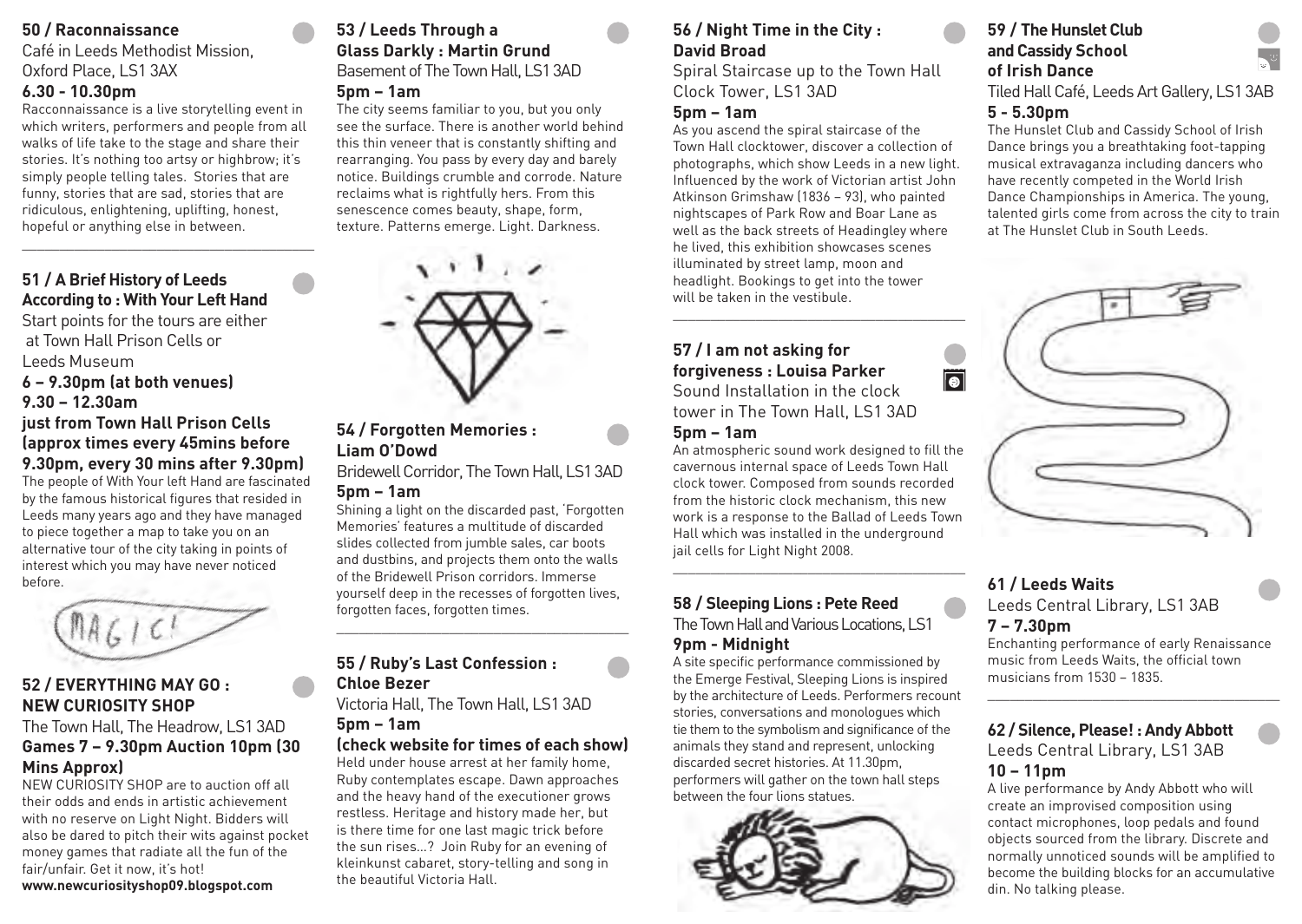# **63 / Stephen Ward**

Window at The Headrow Entrance to the Central Library, LS1 3AB

### **5pm onwards**

In 1853, the then Mayor of Leeds placed a sealed bottle containing gold and silver coins into a wall cavity and said, 'Thus and thus and thus, I lay the foundation stone of the new Town Hall of Leeds.' It is this dramatic gesture that inspired this new artwork by Stephen Ward.



### **64 / Out of My Tree** Victoria Gardens, Outside Leeds Central Library, LS1 3AB **5 - 11pm**

Out of My Tree has been working with refugees, asylum seekers, local artists, and Creative Connections, to create an installation of tree-lanterns, where tree-nymphs hover, telling tree-stories and divulging tree-facts, and drummers strum, guiding you inside Leeds City Library where a full exhibition of beauty and information grows.

\_\_\_\_\_\_\_\_\_\_\_\_\_\_\_\_\_\_\_\_\_\_\_\_\_\_\_\_\_\_\_\_\_\_\_\_\_\_\_

# **65 / Found : Meshdance**

Performance starts in the Central Library and ends in the Art Gallery, LS1 3AB.

# **This event last 15 minutes and will run 3 times at 5.30pm, 6.30pm and 7.30pm**

'Found' is Meshdance's first large scale performance. Taking in a variety of connected sites, including The Library, The Tiled Hall and The Art Gallery, 'Found' explores these spaces, enabling the audience to see the architecture and splendour of these buildings in a different light.

# **66 / Cosi fan tutte : Opera North** Tiled Hall Café, Central Library,

Leeds Art Gallery, LS1 3AA **8 – 9.15pm**

Be enchanted by the flirty feisty couples from Opera North's Cosi fan tutte as they chase each other around The Library and The Art Gallery. Performances will surprise you every fifteen minutes, starting in the Tiled Hall at 8pm and ending in the Ziff Gallery at 9pm.

\_\_\_\_\_\_\_\_\_\_\_\_\_\_\_\_\_\_\_\_\_\_\_\_\_\_\_\_\_\_\_\_\_\_\_\_\_\_\_

# **67 / David Oluwale Story Walk** Starts Outside Leeds Art Gallery , LS1 3AA

**7pm** Max Farrar leads a walk around the city centre and the waterfront, which points out various sites of significance in the David Oluwale story and which links David's story with the persecution and positive contributions of other black people in post-war Leeds. See also number 070 in this brochure.Max Farrar, Professor for Community Engagement at Leeds Met, is the coordinator of the David Oluwale Memorial Committee. **www.leedsmet.ac.uk/oluwale**



# **68 / Daguerre: The Travelling Light by Simon Warner** Leeds Art Gallery, LS1 3AA **This event lasts 30 minutes and will run twice, at 7pm and 9.30pm.**

To celebrate 170 years since the birth of photography in 1839, the renowned inventor, showman and artist, Louis Jacques Mandé Daguerre, returns for one night only to proclaim his central role in European visual culture. From the unique spectacle of the Diorama to the magical Daguerreotype, Daguerre devoted a lifetime to the exploration of light.

# **69 / Night Owl Adventures - Workshop and Walk : Donna Allen, Catherine Chapman, Theatre Company Blah Blah Blah** Artspace, Leeds Art Gallery, LS1 3AB **Drop in Workshop 7.30 – 9.30pm**

# **Guided Tours start at 8.30pm and 9.30pm**

Become a night owl and create a piece of feathery costume in Leeds Art Gallery. Then go on a (hi)story telling tour with Anthony Haddon and discover more owl fellows in the architecture around Leeds Civic Quarter. Spread your wings and enjoy a bit of local history.

**www.leedsowltrail.com**

# **72 / Sculpture in Painting** Henry Moore Institute, LS1 3AH **7 – 10pm**

The exhibition begins by looking at the juxtaposition of inanimate sculpture and the 'living' human subject. Taking the Pygmalion story and the idea of humans bringing sculpture to life as a starting point, the display then shifts towards portraits, which show people – very often sculptors but also artists' models – close to 'their' sculptures.

# **70 / Wandering Abroad : Corinne Silva**

Gallery 18 (Yorkshire Bank Gallery), Leeds Art Gallery, LS1 3AA

# **10am -10pm**

A new film installation by Corinne Silva, premiered at the Gallery, relates to David Oluwale's journey down the river, his final journey. It also narrates a journey through the city, a journey through times of change and transition that resonate with the contemporary development of the city and the experience of migration in our own times. See also number 067 in this brochure.

\_\_\_\_\_\_\_\_\_\_\_\_\_\_\_\_\_\_\_\_\_\_\_\_\_\_\_\_\_\_\_\_\_\_\_\_\_\_\_

# **71 / Urban Jungle Flash Mob : Samantha Armitage and Bryony Pritchard**

Victoria Gardens outside the Art Gallery **7 – 10.30pm**

### **Briggate – 11pm**

Release your inner animal! Come and join Samantha Armitage and her jungle friends, plus Steve Hill (Daft as a Drum) for a quick and easy drop-in animal themed dance class. At 11pm the urban jungle flash mob team (plus you!) will descend on Briggate for a final dance. All ages and abilities welcome.

# **73 / 2 Men and a Michael : Gary Clarke supported by Yorkshire Dance**

 $\overline{\mathbb{R}^2}$ 

Outside the Henry Moore Institute, LS1 3AH

### **15 minute performances at 6.45pm, 7.45pm and 8.45pm**

A dead pan send up of stand up. Dressed to kill, two men are locked in a constant loop of shenanigans and nonsenseness where something means nothing and nothing is anything. Slightly downtrodden, this short work is crammed to the brim with snapshot moments and unfinished efforts. Also supported by The Civic Barnsley.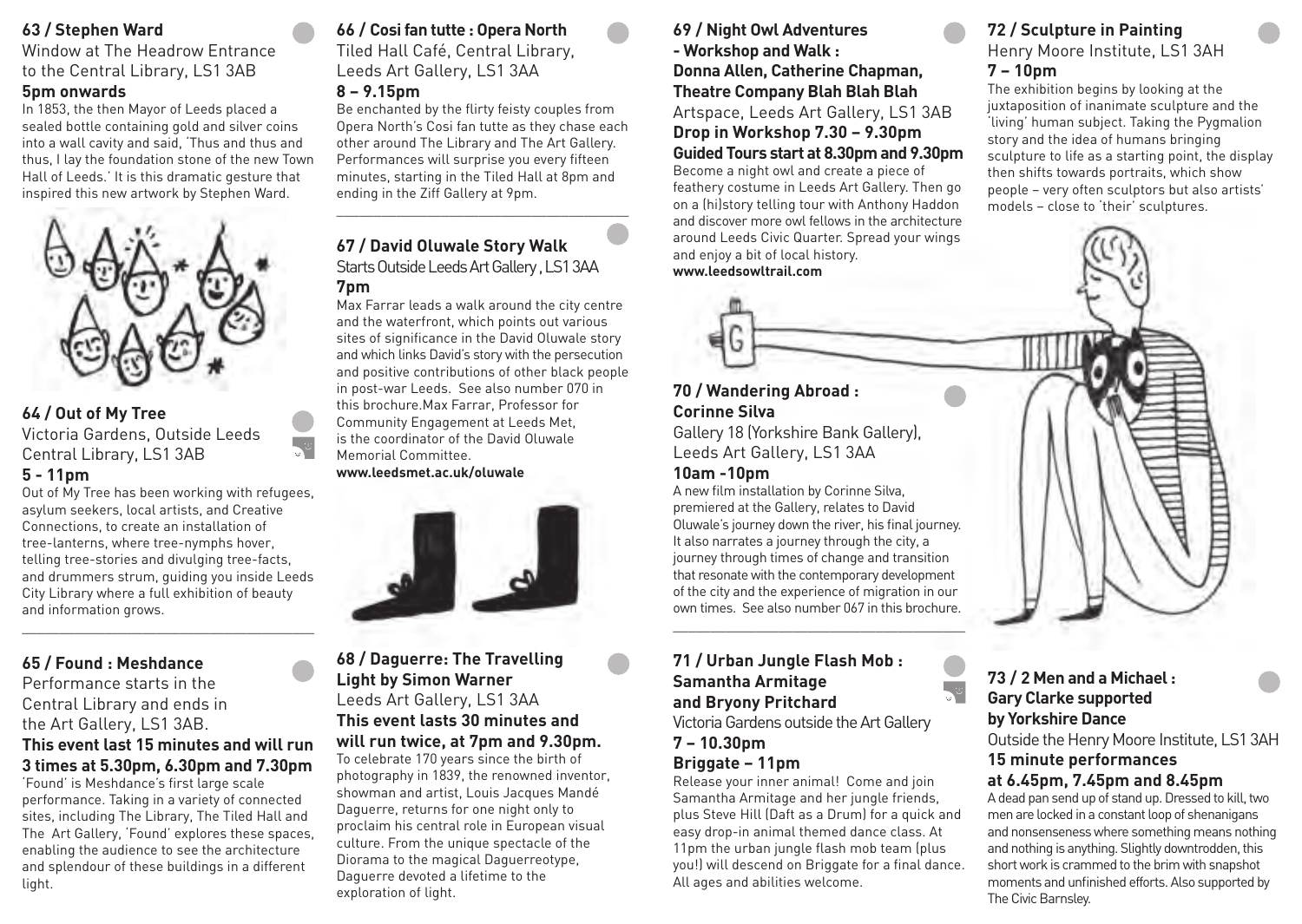

# RIVERSIDE

**74 / Digital Dream Trail : Tom Cookson and The Culture Company** LG3 Aire Street Workshops, 30-34 Aire Street Workshops, LS1 4HT **6 - 9.30pm**

On your arrival to Aire St Workshops, you will be welcomed with a Native American ceremonial drink. Enter the installation and watch the TV reception that has been captured by a Satellite Dream-Dish. Experience digital dreams and memories as you delve into your subconscious and discover enlightenment.

\_\_\_\_\_\_\_\_\_\_\_\_\_\_\_\_\_\_\_\_\_\_\_\_\_\_\_\_\_\_\_\_\_\_\_\_\_\_\_

# **75 / Irish Arts Foundation** The Midnight Bell,

Water Lane, LS11 5QN **4.45 - 6.45pm**

Traditional Irish Music acoustic session, featuring musicians from The Irish Arts Foundation, who will also be hosting The Leeds Gathering: a celebration of Traditional Music, Song and Dance 6th-16th November and Leeds CCE (Irish Musicians Association) who are this year celebrating their 40th anniversary with their major events taking place over the weekend 23rd-25th October.

\_\_\_\_\_\_\_\_\_\_\_\_\_\_\_\_\_\_\_\_\_\_\_\_\_\_\_\_\_\_\_\_\_\_\_\_\_\_\_

# **76 / Opera North at 30**

City Inn Leeds, Granary Wharf, 2 Wharf Approach, LS1 4BR **5pm – 1am**

City Inn's inaugural exhibition celebrates Opera North's 30th year by presenting costumes and photography from their archive. The exhibition is spread across the hotel with photographs in the Lounge on the first floor and in the impressive Sky Lounge on the 13th Floor.

# **77 / Well… Where did you last have it? : Stephen Burke** City Inn Leeds, Granary Wharf,

Dark Neville St, LS1 4BR

# **9pm – 1am**

End your Light Night with the beautiful view over south Leeds from the terrace of the Sky Lounge on the 13th floor, where individuals wander the hotel, all searching for things they have lost; love, car keys, their way. As they search, headphones hang at their backs. Pick up the headphones to hear the unique internal soundtracks of each performer as they search through the night. In contrast to the hustle and bustle of the city, enjoy an intimate one-on-one performance where you decide to stay with the performer for as little or as long as you wish.

\_\_\_\_\_\_\_\_\_\_\_\_\_\_\_\_\_\_\_\_\_\_\_\_\_\_\_\_\_\_\_\_\_\_\_\_\_\_\_

# **78 / Free Light Night's Monsters!**

Pavilion, Saw Mill Yard, Holbeck Urban Village, LS11 5WH

### **5.30 - 10pm**

Invisible monsters are hiding around the city! Follow clues on your Monster Spotters Guide to find their hiding places, then use the Magical Monstervision Machine to spot them!

**You can also free Light Night's monsters by texting a monster name and description to 07890991418 or tweeting @pavilion\_org before or during the night.**

\_\_\_\_\_\_\_\_\_\_\_\_\_\_\_\_\_\_\_\_\_\_\_\_\_\_\_\_\_\_\_\_\_\_\_\_\_\_\_

 $\overline{\bullet}$ 

# **79 / Final Days : Dave Lynch, Stuart Childs, Scott Towler** Temple Works, LS11 9YJ

**7 – 9pm**

Join us for free torch lit tours through Temple Works' secret spaces, and the exhibition of workers' "Final Days". Once Europe's biggest room, Grade-1-Listed Temple Works awakes to pillars of light and sonic industrial scores: taking you from the extraordinary to the sublime. Not for the faint hearted! **Due to health and safety issues the exhibition will not be open to unannounced visitors on Light Night. Booking is essential. To book, go to: www.templeworksleeds.com**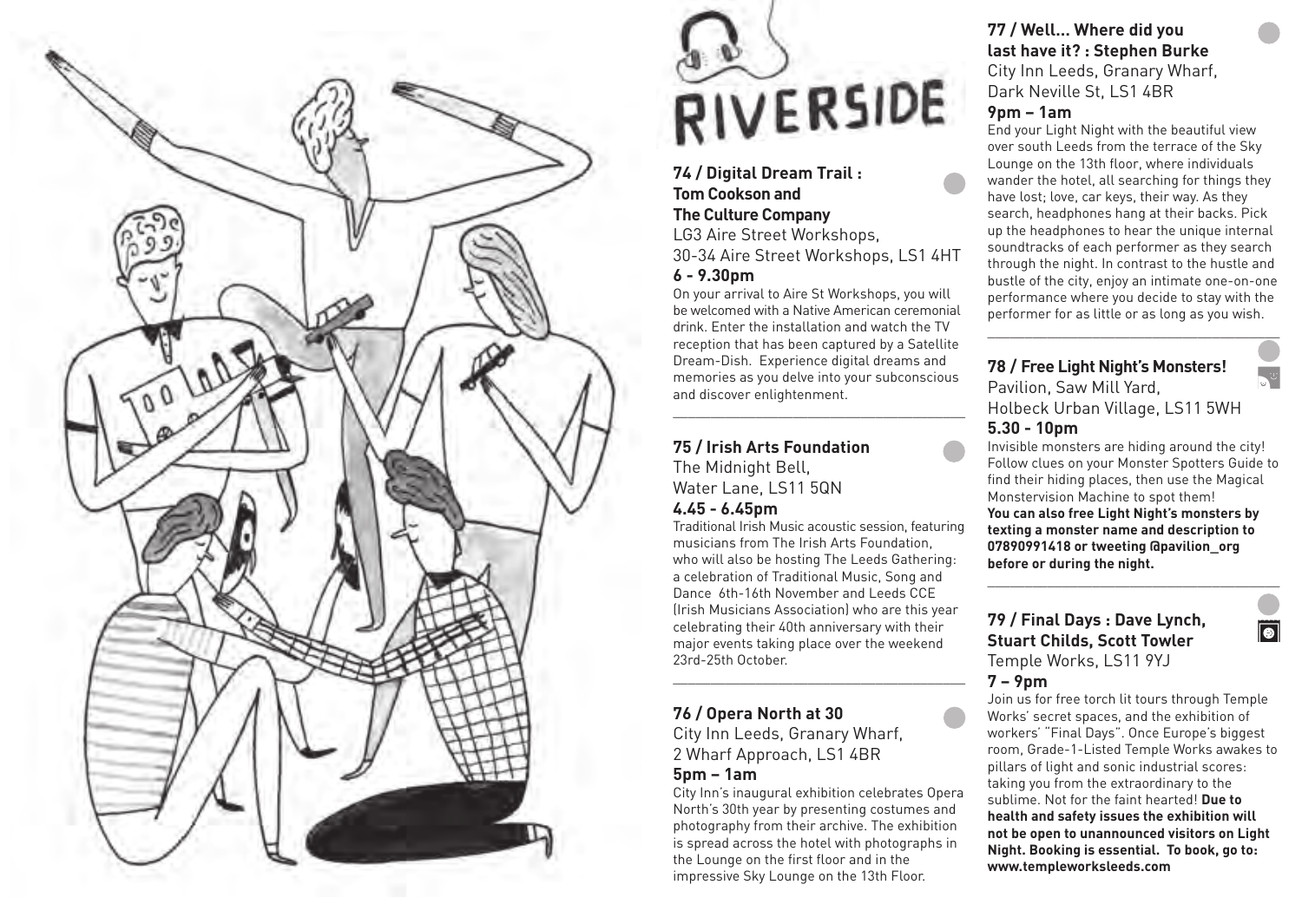

# **80 / Mill Creatives**

Street Site Drum Outside Henry Moore Institute and The Light Shopping Centre, LS1 3AH **All night**

Basing an advertising poster on 'a movement in art' was a brief set by the mill team. The intention: to encourage multidisciplinary creative practice and provoke comment about the lines commonly drawn between creative disciplines. Broaden your experience of 'exhibition': See the posters exhibited on the advertising drum outside The Light entrance on the Headrow. \_\_\_\_\_\_\_\_\_\_\_\_\_\_\_\_\_\_\_\_\_\_\_\_\_\_\_\_\_\_\_\_\_\_\_\_\_\_\_

# **81 / Arts and Minds**

### The Light, The Headrow, LS1 8TL **6 – 9pm**

Arts and Minds uses creativity to promote mental wellbeing. See their annual exhibition on the Courtyard Level, help them create artwork for a giant montage, or become a superhero for the night! Come along to find out more.

\_\_\_\_\_\_\_\_\_\_\_\_\_\_\_\_\_\_\_\_\_\_\_\_\_\_\_\_\_\_\_\_\_\_\_\_\_\_\_

# **82 / The Barrel Man Celebrates 40 years of Friendship**

Dortmund Square, The Headrow, LS1 8EQ

# **6.30 – 10.30pm**

Ever wondered why Dortmund Square was named so? Visit Dortmund Square on Light Night and help us to celebrate 40 years of friendship between Dortmund and Leeds and the 20th anniversary of the fall of the Berlin Wall. You will be entertained and informed, all with a German twist. Fun for all the family.

# **83 / Chinese Sensory Garden : Touchstone Leeds**

Merrion St Gardens, Merrion Street, LS2 8JA

# **5 - 9pm**

A synaesthetic journey through the four seasons, exploring experiences of migration and wellbeing, hope and recovery. Highlights include Chinese tiger dancing and The Ceremony of Flying Lanterns. Produced by: **www.touchstone-leeds.co.uk** 

\_\_\_\_\_\_\_\_\_\_\_\_\_\_\_\_\_\_\_\_\_\_\_\_\_\_\_\_\_\_\_\_\_\_\_\_\_\_\_

# **84 / The Monkey's Paw: Martha Sinclair**

St Johns Church, New Briggate, LS2 8JD

### **7pm, 8pm and 9pm**

"Without, the night was cold and wet…" A rehearsed reading of W.W. Jacobs' 1902 chilling gothic tale, set in the equally chilling surroundings of St John the Evangelist's Church. One half hour reading, on the hour at 7, 8 and 9pm. Be careful what you wish for…



# **85 / Dortmunder Gruppe** St Johns Church,

New Briggate, LS2 8JD

# **3 - 10pm**

A selection of works from members of German art collective, Dortmunder Gruppe. Since its foundation in 1956 the 'Dortmund Group' (Dortmunder Gruppe) has been promoting its members and organising exhibitions in museums and art galleries in collaboration with the City of Dortmund and fellow artists abroad. Most recently exhibitions and exchanges happened with artists in Romania, England, Lithuania, Netherlands, Serbia, France, Switzerland, Austria and Latvia.

# **86 / Enter the Amazing Virginia Vice : Gudrun Kattke and Silvia Liebig**

42 New Briggate Gallery, LS1 6NU

# **3 - 10pm**

42 New Briggate turns into a 'shopel' (chapel+shop), where you may buy 'religious' objects made by artists from recycled materials, whilst surrounded by an ambient sound environment. The installation is playful and critical at the same time, highlighting the changes in our society's social and ethical values and the switch from 'collective' to ' competitive thinking'.

**www.42newbriggate.co.uk**



# **87 / The Idea of North : Terje Isungset, Lumen and Opera North**

Howard Assembly Room, New Briggate, LS1 6NU

### **5 - 10pm**

(Plus Saturday 10th October 1-8pm) Norwegian ice composer Terje Isungset joins forces with Lumen to create an immersive atmospheric experience evoking the lands far to the North. Accompanied by Isungset's beautiful soundscape, Lumen's imagery takes us deep into the real North and the North of our collective imaginations, using rare archive film and photography, all in the stunning setting of the recently restored Howard Assembly Room.

\_\_\_\_\_\_\_\_\_\_\_\_\_\_\_\_\_\_\_\_\_\_\_\_\_\_\_\_\_\_\_\_\_\_\_\_\_\_\_

# **88 / Thornton's Arcade Game : Wrongbot**

OK Comics, Thorntons Arcade, LS1 6LQ **5 – 11pm**

Pop into OK Comics and fiddle with the switches and dials on Wrongbot, an arcade game that's been re-wired to operate like a musical instrument. OK Comics is a pioneering independent retailer, that recently beat off stiff competition from the likes of M&S to win the Leeds Retail Legend Award.

# **89 / PANOP\_JB\_0001 (86.5cm x 90cm) : Sam Morgan** Victoria Quarter, LS1 6AZ

### **Viewable from 5pm**

Samuel Morgan's work stems from an interest in institutional power and panopticism, the balance between objects, people, relationships and materials. PANOP JB 0001 is based on ideas and theories of social control and power relationships. Opposing forces working against and for each other. The Automatic function of power.

\_\_\_\_\_\_\_\_\_\_\_\_\_\_\_\_\_\_\_\_\_\_\_\_\_\_\_\_\_\_\_\_\_\_\_\_\_\_\_

### **90 / Leeds Routes : Commerce** The Victoria Quarter, LS1 6AZ **6.45 – 6.55pm**



The second part of a touring performance by West Yorkshire Playhouse

For full details about Leeds Routes see 101 in this brochure.

Join Leeds Routes for one or two

performances, or follow the whole show.

6.15pm Power at the West Yorkshire Playhouse

(101 in this brochure)

7.15pm Spirit at Holy Trinity Church (97)

7.45pm People at Leeds City Museum (39)



# **91 / Transported : Simon Warner and PSL [Project Space Leeds]**

Number 36 Bus on Briggate, LS1 6LX

# **8 - 10pm**

Hop on board the Number 36 - parked on Briggate between 8pm and 10pm - to enjoy work produced by Simon Warner during his tenure as Artist in Residence on the bus. Travelling the route between Leeds and Harewood over the past couple of months, Simon has collected ideas, images and experiences as part of a joint project between PSL and Harewood House called 'Town and Country'. With the exhibition at PSL now over, this is your last chance to view his work with Simon, who will be popping in during the evening to chat to visitors.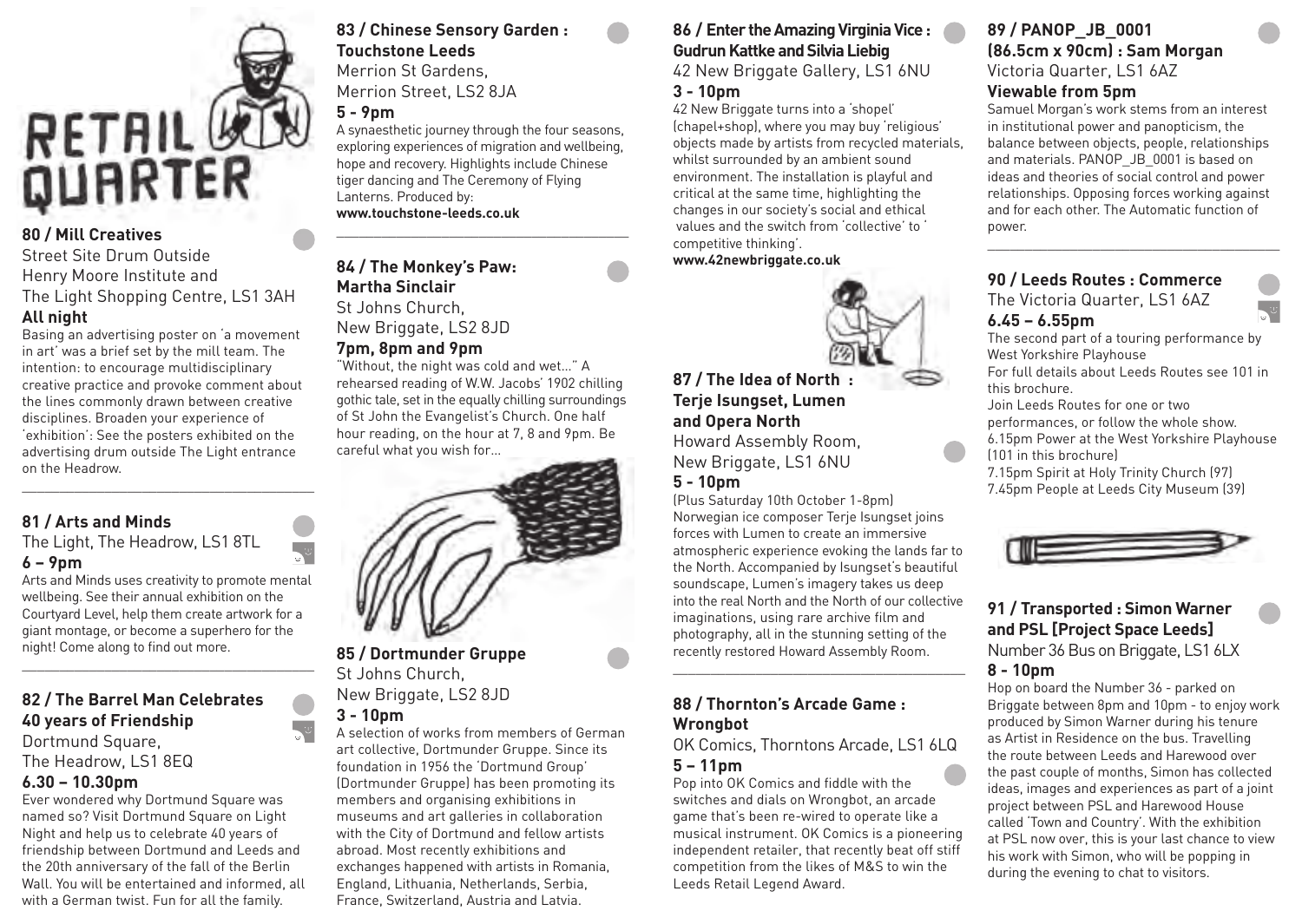### **92 / Thought Bubble**

Travelling Man Leeds, 32 Central Rd, LS1 6DE (Behind House of Fraser). **6 - 10pm**

Thought Bubble and Travelling Man hold a very special night of comics fun, including an interactive art wall shop front on which you draw some doodles. Plus free comics. Iron Man concept artist, Adi Granov, is also running a special Art Masterclass. **Places are limited so sign up soon to avoid disappointment. email travellingmanshops@ googlemail.com or call 0113 2436461.**

\_\_\_\_\_\_\_\_\_\_\_\_\_\_\_\_\_\_\_\_\_\_\_\_\_\_\_\_\_\_\_\_\_\_\_\_\_\_\_

# **93 / Climate Chaos Race** Briggate near M&S, LS1 6LX **6 - 7pm**

Join in The Great Global Warming Relay Race! The Carbon Polluters take on The Copenhagen Hopers and The Eco Warriors. Will the winners lose the planet? Will the human race survive the relay race? Live commentary and appropriate costumes! Accessible and fun for all. \_\_\_\_\_\_\_\_\_\_\_\_\_\_\_\_\_\_\_\_\_\_\_\_\_\_\_\_\_\_\_\_\_\_\_\_\_\_\_

### **94 / Ravenrock's Grimm Fairy Tales** All night, all over the city. **Briggate, 10.15pm**

In the City of Leeds a gang of story tellers surviving the streets present to you the tales which have kept them alive. The stories they whisper to each other in the dark alley ways, the fables they scribble on scummy walls, The tales of fairies and survival in a Grimm world.With its exciting mix of dance, theatre and live music Ravenrock presents the Grimm tales on the streets of Leeds for this one special night before disappearing again with the rising sun.

\_\_\_\_\_\_\_\_\_\_\_\_\_\_\_\_\_\_\_\_\_\_\_\_\_\_\_\_\_\_\_\_\_\_\_\_\_\_\_

# **95 / Natural Selection : Yorkshire Sculpture Group**

Holy Trinity Church, Boar Lane, LS1 6HW **6pm – Midnight**

'On the Origin of Species by Means of Natural Selection, or the preservation of Favoured Races in the Struggle for life' was the full title of Charles Darwin's seminal text of 1859. arts@trinity marks the 150 year anniversary since its initial publication by hosting an exhibition of work that addresses some of Darwin's themes whilst also relating this to their setting; the Pre-Darwin (1725) Anglican grandeur of Holy Trinity Church.

# **96 / CoMA Yorkshire**

 $\overline{\bullet}$ 

Holy Trinity Church, Boar Lane, LS1 6HW **7.30 - 11pm**

CoMA Yorkshire presents an evening of acoustic and electro-acoustic music, audio-visual works, music theatre, four world premiere performances and a live score to the 1922 silent film Danse Macabre. You will be able to interact with the ensemble by operating the installations themselves. Special guests, the Hilton Recorder Consort also feature.

\_\_\_\_\_\_\_\_\_\_\_\_\_\_\_\_\_\_\_\_\_\_\_\_\_\_\_\_\_\_\_\_\_\_\_\_\_\_\_

# **97 / Leeds Routes : Spirit**  Holy Trinity Church, Boar Lane, LS1 6HW

### **7.15 – 7.25pm** The third part of a touring performance by West Yorkshire Playhouse For full details about Leeds Routes see 101 in this brochure. Join Leeds Routes for one or two performances, or follow the whole show. 6.15pm Power at the West Yorkshire Playhouse (101 in this brochure) 6.45pm Commerce at the Victoria Quarter (90) 7.45pm People at Leeds City



### **98 / TIME DILATION : PLaY** Top Floor, Leeds Shopping Plaza, Old TKMaxx unit

### **8 - 9pm**

'Time Dilation' is an immersive live musical installation centred on the ebb and flow of energy within performance. Time Dilation features a breathtaking display of endurance mixing live and recorded, acoustic and electronic sound. Composed by Jamie Fletcher; performed by Dick Bonham, Jamie Fletcher and Kieran Hurley.

# **99 / Inside Out : Rachel Massey** ACE Clothes,

9 Duncan Street, LS1 6DQ **5 - 9pm**

For one night only, this new work, made specially for Light Night, offers a playful look at the notion that 'you are what you wear'. Satisfy your voyeuristic tendencies, and spend some time loitering on the street to watch video projections or peeking into changing cubicles to see an intriguing installation.

\_\_\_\_\_\_\_\_\_\_\_\_\_\_\_\_\_\_\_\_\_\_\_\_\_\_\_\_\_\_\_\_\_\_\_\_\_\_\_

# **100 / Ripple : Simeon Wayne Barclay**

Windows of Arts Café, Normans, Oporto. Call Lane, The Calls, LS1 7BT **6pm - 1am**

With this installation Simeon Wayne Barclay wishes to explore issues of boundaries, social exclusion and the possibilities of a collective melting pot beyond the fringes of the citadel. These concerns imply the same conflicts that would have been integral to the above bars establishing themselves amongst this previously neglected area in the early 90s.



**101 / Leeds Routes : Power** Outside West Yorkshire Playhouse, LS2 7UP

# **6.15 – 6.25pm**

A journey that takes you into the heart and history of Leeds. Young people, working with professional historians and artists, have created four performances, lighting up Leeds in ways you've never seen before.

Join Leeds Routes for one or two performances, or follow the whole show. 6.45pm Commerce at the Victoria Quarter (090 in this brochure)

7.15pm Spirit at Holy Trinity Church (097) 7.45pm People at Leeds City Museum (039)

# **102 / Invisible Ink Leeds Art Archive Amnesty (IILAAA)** Hope House Gallery at MAP,

Hope House, 65 Mabgate LS9 7DR

# **6 – 10pm**

Invisible Ink (Andy Abbott and Susanna Davies-Crook) invite you to contribute to an installation and discussion about Leeds' artistic landscape past, present and future. Bring any anecdotes, old flyers, or simply your curiosity to help add to an installation that will take form over the course of the event.

\_\_\_\_\_\_\_\_\_\_\_\_\_\_\_\_\_\_\_\_\_\_\_\_\_\_\_\_\_\_\_\_\_\_\_\_\_\_\_

### **www.invisink.co.uk www.musicandartsproduction.org**

# **103 / Capital Flows : Amy Charlesworth** East Street Arts, Patrick Studios Project Space,

St Mary's Lane, LS9 7EH

### **6 – 11pm**

Through the video essays of renowned international artists, Ursula Biemann (Switzerland) and Jesper Nordahl (Sweden), this exhibition examines the relationship between co-dependent aspects of capital in the neo-liberal economic model, such as the way in which it constitutes freedom of movement across borders for some and fixes others to specific and restricted localities.

\_\_\_\_\_\_\_\_\_\_\_\_\_\_\_\_\_\_\_\_\_\_\_\_\_\_\_\_\_\_\_\_\_\_\_\_\_\_\_

Õ

# **104 / 'Wonkaland': raisetheroof**

The West Indian Centre, Chapel Town, LS7 3AJ

**9pm – 5am / £8.50 Entry**

Inspired by Roald Dahl's Charlie and the Chocolate Factory, this indoor festival is a paradise for the sweet-toothed, with live bands and DJs entertaining visitors. Ethereal stiltwalkers, burlesque dancers, trapeze acts and performance artists are all set to interpret the theme in diverse ways. You may even spot an oompa loompa if you're lucky.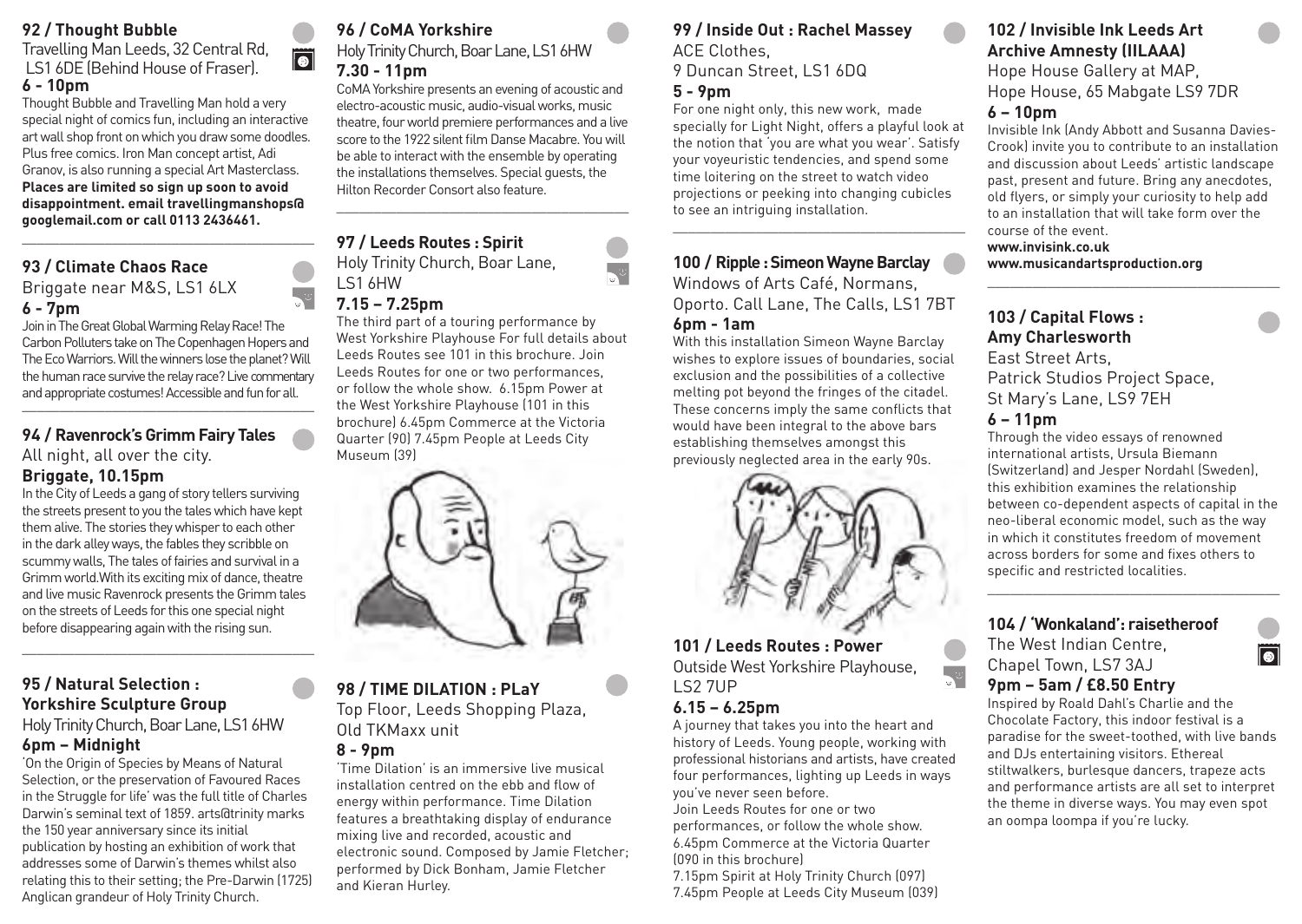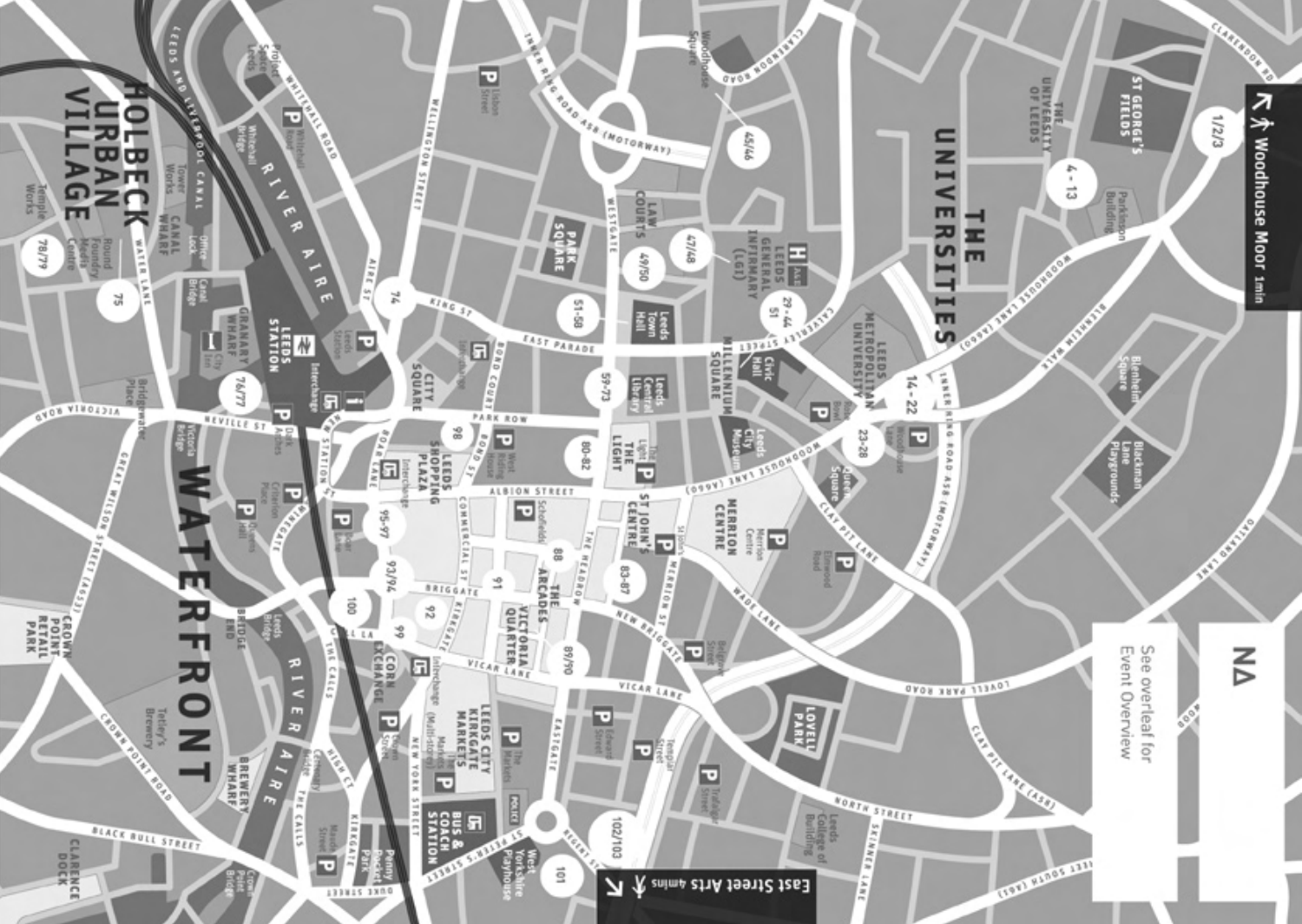| Digital Dream Trail 6-9.30pm<br>Hexinber Interactive Animation $\diamond$<br>د<br>η | 34<br>ၾ        |
|-------------------------------------------------------------------------------------|----------------|
|                                                                                     |                |
| 5pm-midnight<br>The Lost Art<br>of Conversation                                     | ပ္ပ            |
| Ξ<br>Travelling<br>I Gallery<br>5.30pm                                              | ន              |
| You dancing? We're asking $\delta$<br>ξġ<br>-10.30pm                                | یے             |
| Doorway 7-8.30pm                                                                    | ိ              |
| <b>AV&amp;ART</b><br>.ب<br>.30pm-<br>-late                                          | 29             |
| New<br>Sound Debut<br>6.30-<br>-8pm                                                 | 28             |
| Motion Disabled 6.<br>.30pm-<br>midnight                                            | 27             |
| Subway Time Machine<br>6.30pm-midnigh                                               | 26             |
| Navigator<br>$u$ d <sub>-11</sub> -9                                                | ΣS             |
| Rayon Rose 6-10pm                                                                   | 24             |
| Surface<br>Tension 6.30pm-midnight                                                  | ಜ              |
| 6.30pm onwards<br>60 Perfect Circles For<br>$\blacktriangleright$<br>Brick Wall     | 22             |
| Sound City Leeds! $6$ -9pm                                                          | 21             |
| lnto<br>등<br>Woods 6pm-midnigh                                                      | 20             |
| Our<br>City<br>Our<br>Music<br>C<br>$\infty$<br>$\overline{A}$                      | $\vec{6}$      |
| Averting<br>CO2de Red 8pm<br>midn<br>$\overline{\phantom{a}}$<br>ight               | ಹ              |
| Electric Pets 8pm-midnight                                                          | $\frac{1}{2}$  |
| ξ<br>Galaxy 8pm-midnight                                                            | $\vec{\circ}$  |
| eeds Met Music Live 6-<br>ud <sub>LL</sub>                                          | 긊              |
| Feminism is a Dirty Word 7pm onv<br>ards                                            | $\overline{r}$ |
| <b>Recital with Oboe</b><br>Peter<br>Veale<br>$\sim$<br>-10pm<br>Player             | ದ              |
| Lighting Up<br>6.30-11pm                                                            | $\vec{z}$      |
| Stairway to Heaven 6<br>$-10.30$ pr                                                 | ニ              |
| 딯<br>Fall of Icarus 7.30-8.30pm                                                     | $\vec{0}$      |
| Professor Heard's Peerless<br>Victorian Magic Lantern Sho<br>2<br>gh                | SO             |
| A Short History of Railways<br>Yorkshire 5–10pm<br>$\overline{5}$                   | 8              |
| Ghost Stories in the Brotherton<br>Library 7.15, 8.15 & 9.15pm                      | S              |
| Flight:<br>Andy Wood 6.30pm<br>onwards                                              | 90             |
| Traffic Light $6\text{--}8\text{pm}$<br>10pm-midnight                               | GO             |
| Exploring Identity<br>نہ<br>spm                                                     | 50             |
| Hyde Park Unity Night 5<br>$\overline{\phantom{a}}$<br>Эm                           | 8              |
| ight Speaks 6.30<br>$-l$ am                                                         | $\overline{z}$ |
| Olsen<br>Film Night<br>$\Xi$<br>ن<br>ڄ<br>$00.30$ am                                | $\mathbf{a}$   |

| 2 I  | 2                      | S9<br>Owl N<br>Walk<br>$7.30 -$                                    | 89                    | $\mathcal{L}$                          | နွ<br>Cosi fan tutte 8 | ဌ<br>Found 5.30,6.30 & 7.30p | 64<br>Dut<br>of My<br>$\overline{\Gamma}^{\mathsf{c}}$ | ఙ                            | $\frac{8}{2}$<br>Silence, Please! | $\tilde{z}$<br>Leeds Waits   | SS<br><b>Irish Dance 5.</b> | 89                                      | ្ម ៈ<br>ਬੂ<br>jam                                  | 85<br><b>Night</b>           | ဌ<br><b>Ruby</b><br>ທັ       | 5 <sup>4</sup><br>Forgotten Memories | င္ယာ<br>eeds<br>Through. | ន<br>EVERYTHING MAY GO                 | 뜨<br>A Brief History<br>to With Your Let                               | ဠ<br>Racconaissance 6.30- | 49                      | 48<br>(in)exhale $7\text{-}\mathrm{8pm}$ | 47                                           | 5 <sup>2</sup>                             | G,<br>Swarthmore Shines     | $\ddot{z}$                         | $\ddot{3}$<br>퉦<br>$\circ$ : | 5 <sup>2</sup><br>8pm<br>midnight | 41<br><b>Implicate Order</b> | ĉ                                        | 39<br>Leeds Routes $7.45$ | အိ<br>A Space for our Values | $\frac{3}{2}$<br>Will I?<br><b>Nas</b>            | ွင<br>People's Light Night        |
|------|------------------------|--------------------------------------------------------------------|-----------------------|----------------------------------------|------------------------|------------------------------|--------------------------------------------------------|------------------------------|-----------------------------------|------------------------------|-----------------------------|-----------------------------------------|----------------------------------------------------|------------------------------|------------------------------|--------------------------------------|--------------------------|----------------------------------------|------------------------------------------------------------------------|---------------------------|-------------------------|------------------------------------------|----------------------------------------------|--------------------------------------------|-----------------------------|------------------------------------|------------------------------|-----------------------------------|------------------------------|------------------------------------------|---------------------------|------------------------------|---------------------------------------------------|-----------------------------------|
| ud01 | Wandering Abroad 10am- | Mask Making Workshop<br>.30pm,<br>8.30 &<br>$\sim$<br>.30pm<br>pue | Daguerre 7pm & 9.30pm | <b>David Oluwale Story Walk</b><br>7pm | $-9.15pm$              |                              | e<br>G<br>$\rightarrow$<br>$\frac{1}{9}$               | Stephen Ward 5pm onward<br>S | $ud_{11-01}$                      | $\overline{a}$<br>$-7.30$ pm | -5.30pm                     | Sleeping Lions <sup>9</sup> pm-midnight | l am not asking for forgiveness<br><sub>Form</sub> | Time in the City 5pm-<br>jam | Last Confession 5pm-<br>-1an | 5pm<br>∸<br>am                       | a Glass Darkly 5pm       | $\overline{\phantom{0}}$<br>$-9.30$ pm | y of Leeds Acc<br>-eft Hand ໒pm−<br>Leeds According<br>Hand 6pm-12.30a | $-10.30$ pm               | Sound Web! 6.30-10.30pm |                                          | Cleichzeitig ("simultaneousness") 3<br>5-9pm | Bridge Project #1 6.30pm-<br>$\frac{1}{2}$ | $\sim$<br>نخ<br>ٻ<br>8.30pm | Interrogating the City 5pm-<br>jam | 30pm-midnight                | LIMA @ The Carriageworks          | 5pm-<br>$\frac{1}{1}$ am     | Projecting into the Future $2\,$<br>ighu | ---<br>-7.55pm<br>---     | ĊЦ<br>40 <sup>th</sup>       | $\overline{5}$<br>Ψ<br>$\overline{a}$<br>୧<br>8pm | Ģ<br>$\overrightarrow{0}$<br>30pr |

| 54                                                         | 103                                         | 102                                                                                                                     | ioi                           | ã                   | $\frac{6}{5}$       | 86                                            | $\frac{1}{2}$                                         | $\infty$                                                                 | ος                                                          | 54                                              | చ                                                 | $\frac{8}{10}$        | 2                                     | ă                              | $\frac{8}{5}$                                                          | 88                 | $\mathbf{g}_L$                                                            | 86                                                               | <u>ទ</u>                    | 78                                                   | ၕ                                               | $\frac{8}{2}$                                                                     | $\overline{\mathbf{5}}$                                | 8                                        | 79                                 | $\frac{2}{8}$                                                  | $\frac{1}{2}$                                                                                       | $\frac{1}{2}$                                       | $\frac{1}{16}$                                                                                           | $\frac{7}{4}$                              | $\frac{72}{73}$                                                  |                                                          |
|------------------------------------------------------------|---------------------------------------------|-------------------------------------------------------------------------------------------------------------------------|-------------------------------|---------------------|---------------------|-----------------------------------------------|-------------------------------------------------------|--------------------------------------------------------------------------|-------------------------------------------------------------|-------------------------------------------------|---------------------------------------------------|-----------------------|---------------------------------------|--------------------------------|------------------------------------------------------------------------|--------------------|---------------------------------------------------------------------------|------------------------------------------------------------------|-----------------------------|------------------------------------------------------|-------------------------------------------------|-----------------------------------------------------------------------------------|--------------------------------------------------------|------------------------------------------|------------------------------------|----------------------------------------------------------------|-----------------------------------------------------------------------------------------------------|-----------------------------------------------------|----------------------------------------------------------------------------------------------------------|--------------------------------------------|------------------------------------------------------------------|----------------------------------------------------------|
| 오<br><u>م</u><br>$\frac{9}{2}$ pm<br>-5am<br>£8.50<br>Entr | apital Flows<br>$\circ$<br>ud <sub>11</sub> | <b>Invisible</b><br>Amnesty<br>sty<br>흘릇<br>Leeds<br>Leeds<br>$\sim$<br>Art<br>$\frac{1}{9}$<br><b>Arch</b><br>З<br>- 1 | eeds Route<br>56.1<br>SЯ<br>ᅙ | Ripple<br>e dpm-1am | Inside Out $5-9$ pm | <b>TIME DIL</b><br>-8 NOILY<br>$\frac{9}{10}$ | eeds<br>Routes7<br>$\rightarrow$<br>udgz <sup>-</sup> | <b>CoMA</b><br><b>Yorkshire</b><br>7.<br>30.<br>∸<br>⊸<br>$\overline{B}$ | Natural Selection 6pm-<br>Luig<br>⊐<br><u>.</u><br>تھا<br>ح | 10.15pm<br>Ra<br>/enrock's Grimm Fairy<br>Tales | <b>Climate</b><br><b>Chaos Race</b><br>$6 - 7$ pm | Thought Bubble 6-10pm | Transported<br>${}^{\infty}$<br>-10pm | eeds Routes<br>-57'9<br>P.55pr | Spmonwards<br>PANOP<br>່ສ<br>1000<br>98)<br>ά<br>$\times$<br>$\bullet$ | Wrongbot 5<br>11pm | cл<br>The Idea<br>ilgem<br>٩<br><b>North</b><br>Terje-<br><b>Isungset</b> | Enter<br>3-10pr<br>udou-<br>응<br>Amazing Virginia<br><b>Nice</b> | Dortmunder<br>Gruppe 3-10pm | The Monkey's<br>Paw<br>7pm,8pm<br>$\infty$<br>$9$ pm | Chinese<br>Sensory Garden<br>C<br>$\frac{9}{5}$ | The Barrel Man Celebrates<br>years of Friendship 6.30–10<br>O.<br><b>CO</b><br>نغ | Arts<br>and Minds<br>$\tilde{\mathcal{C}}$<br>$ud_6$ - | <b>Mill Creatives</b><br>$\geq$<br>night | <b>Final Days</b><br>7<br>$ud_6$ - | Free Light Night's Monsters!<br>C<br>S<br>$\overrightarrow{d}$ | <sup>9</sup> pm-<br>Well<br>Tam<br><b>Where</b><br>did you last hav<br><b>D</b><br>$\equiv$<br>. ن. | <b>Opera North</b><br>ăť<br>30<br><b>Spm</b><br>Jam | Irish<br>Arts<br>Foundation<br>$\overline{\mathcal{A}}$<br>45<br>$\overline{\phi}$ .<br>wdg <del>y</del> | Digital<br>Dream.<br>Trail 6<br>$-9.30$ pm | N<br>Men and<br>മ<br><b>Michael</b><br>6,7<br>۵<br>$\frac{8}{9}$ | Sculpture<br>$\Xi$<br>Painting<br>$\overline{ }$<br>lopm |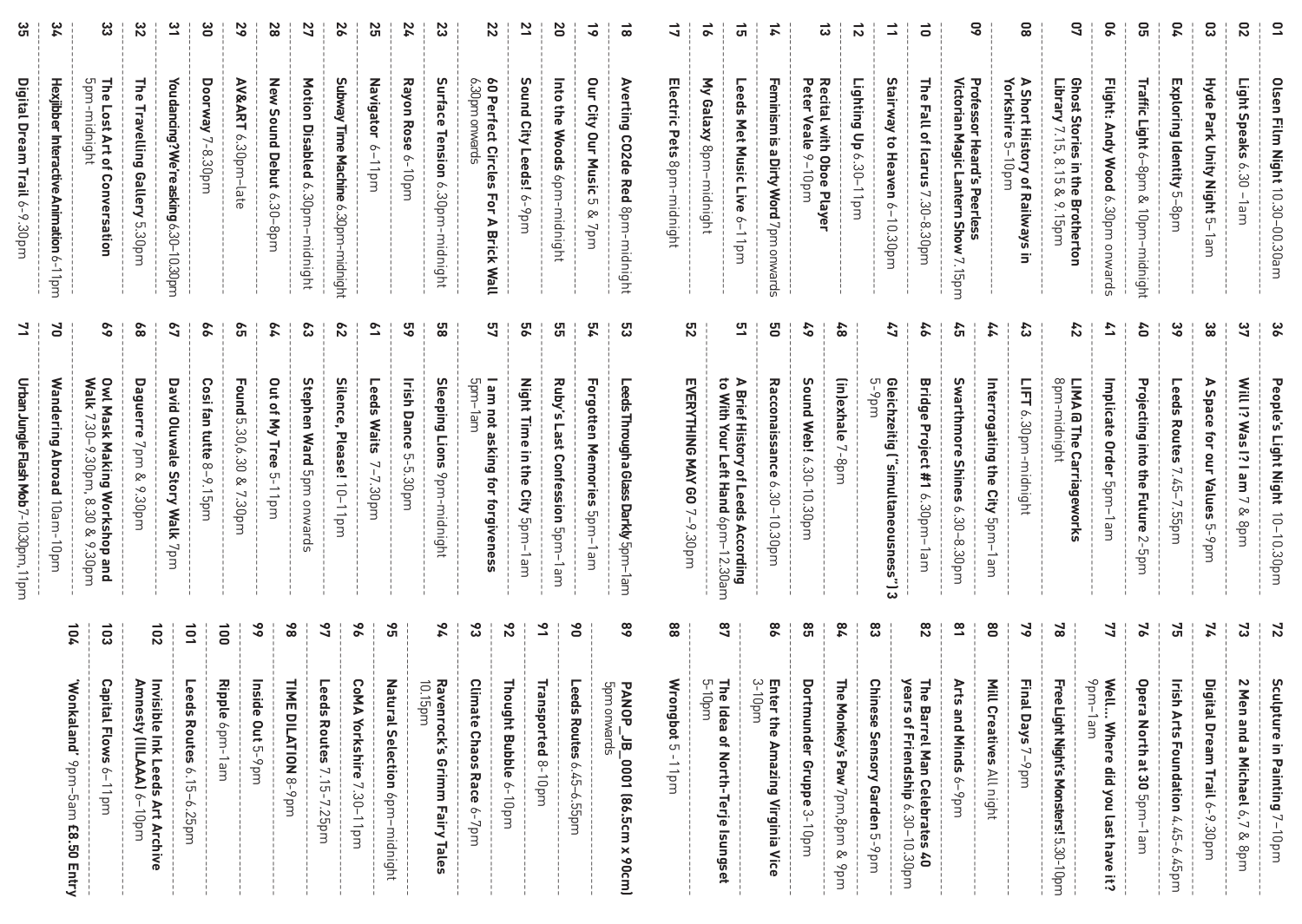

**Action Plan** Where are you going and when?



**5pm - 6pm 6pm - 7pm 7pm - 8pm 8pm - 9pm 9pm - 10pm 10pm - 11pm 11pm - midnight**

**midnight - onwards**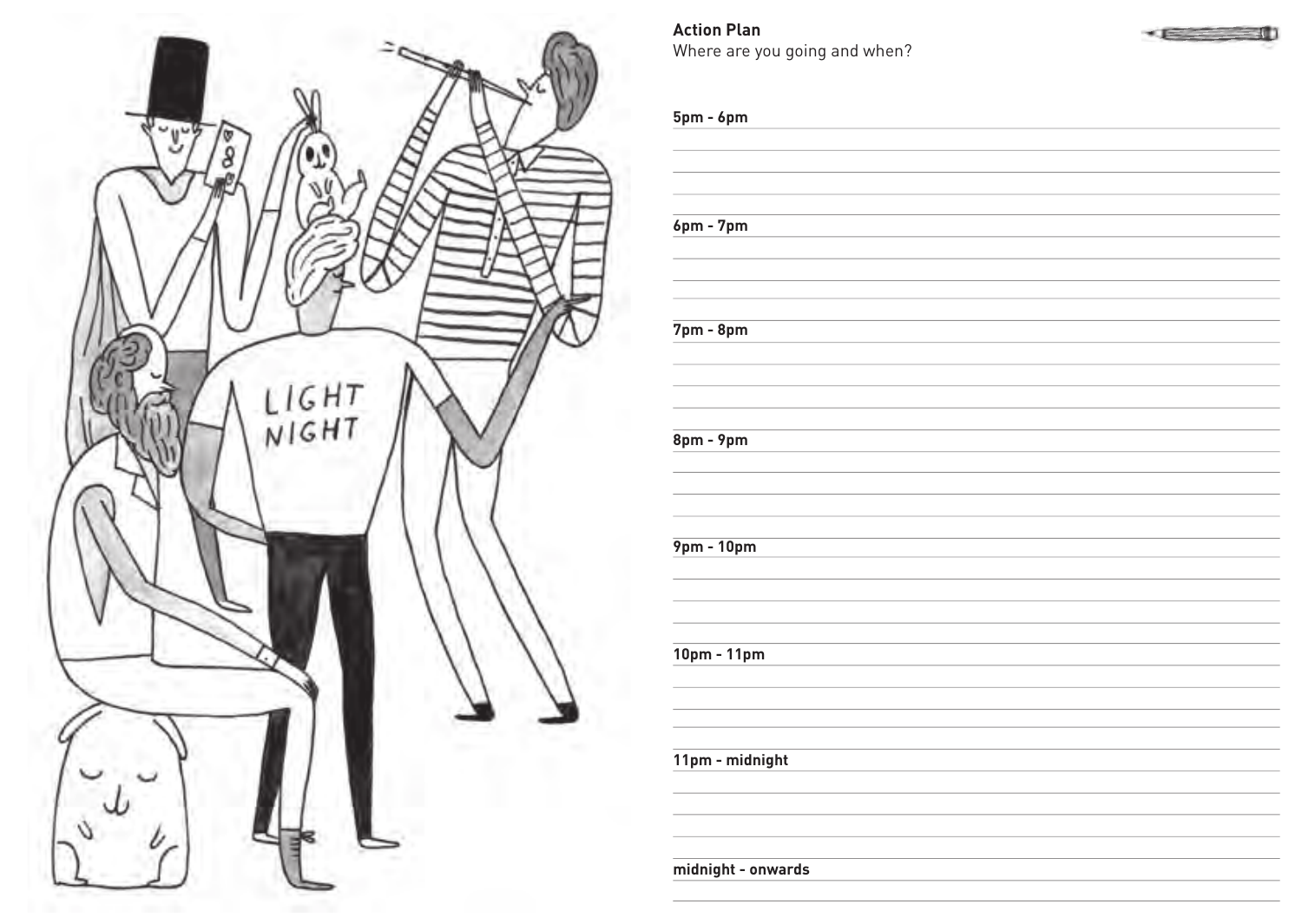Design / Illustration

**Nous Vous Creative Studio** www.nousvous.eu info@nousvous.eu 0113 217 80 50

Printed by

# **SmallPrint Leeds**

www.smallprintleeds.co.uk infosmallprint@aol.com 0113 237 46 00

The following partners have either directly funded other partner's Light Night projects, or opened their venue for the event.





We would like to thank all of the many other artists, groups and venues involved.

Printed on FSC paper using soya based Inks